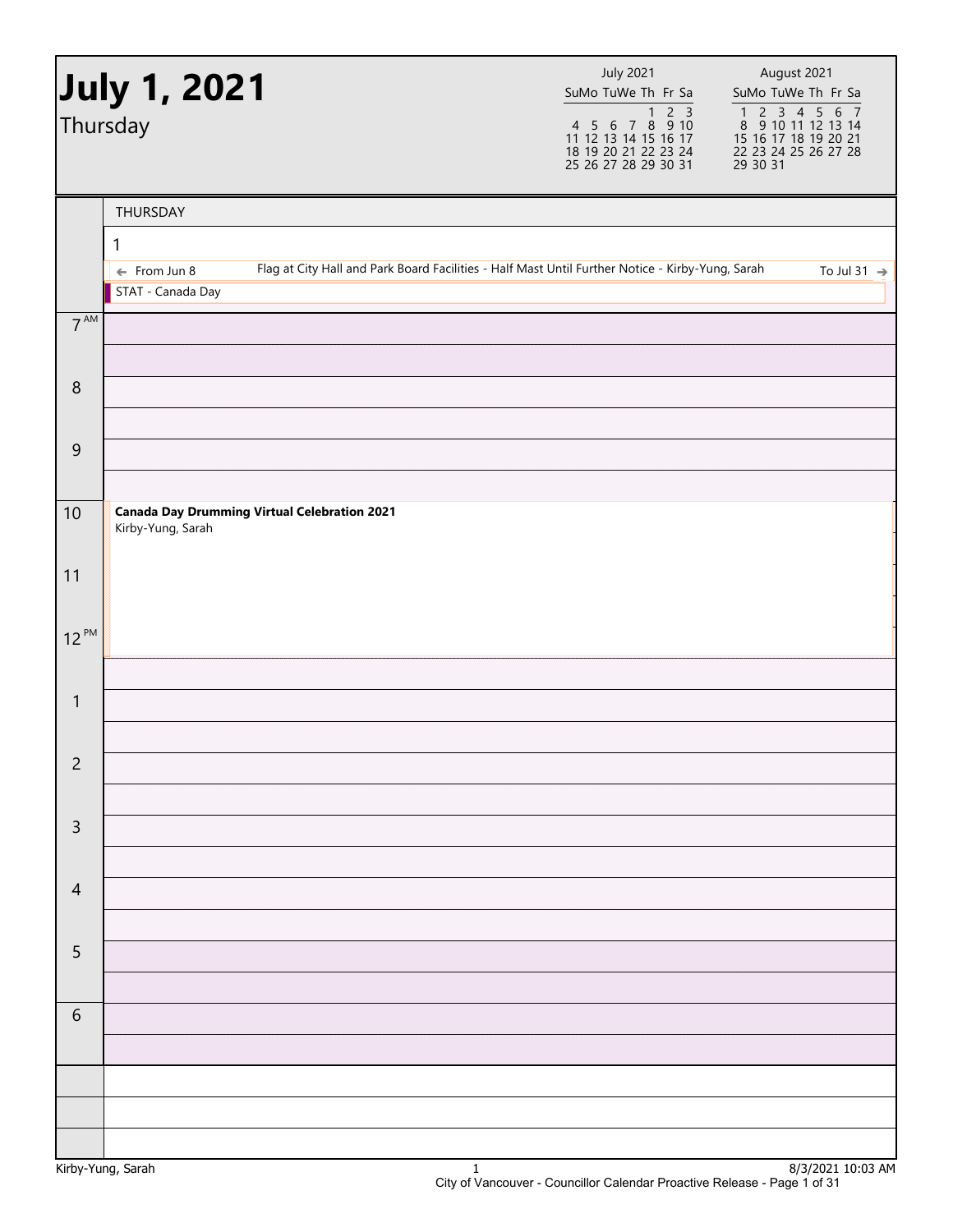| Friday          | July 2, 2021                                                                                                                                                                                    | <b>July 2021</b><br>SuMo TuWe Th Fr Sa<br>4 5 6 7 8 9 10<br>11 12 13 14 15 16 17<br>18 19 20 21 22 23 24<br>25 26 27 28 29 30 31 | August 2021<br>SuMo TuWe Th Fr Sa<br>$\begin{array}{cccccc}\n1 & 2 & 3 & 4 & 5 & 6 & 7 \\ 8 & 9 & 10 & 11 & 12 & 13 & 14\n\end{array}$<br>15 16 17 18 19 20 21<br>22 23 24 25 26 27 28<br>29 30 31 |
|-----------------|-------------------------------------------------------------------------------------------------------------------------------------------------------------------------------------------------|----------------------------------------------------------------------------------------------------------------------------------|----------------------------------------------------------------------------------------------------------------------------------------------------------------------------------------------------|
|                 | <b>FRIDAY</b><br>$\overline{2}$                                                                                                                                                                 |                                                                                                                                  |                                                                                                                                                                                                    |
|                 | Flag at City Hall and Park Board Facilities - Half Mast Until Further Notice - Kirby-Yung, Sarah<br>$\leftarrow$ From Jun 8<br>s.22(1)<br>Please see your backup Olivia Kam - Kirby-Yung, Sarah |                                                                                                                                  | To Jul 31 $\rightarrow$<br>0                                                                                                                                                                       |
| $7^{\text{AM}}$ |                                                                                                                                                                                                 |                                                                                                                                  |                                                                                                                                                                                                    |
| $\,8\,$         |                                                                                                                                                                                                 |                                                                                                                                  |                                                                                                                                                                                                    |
| $\overline{9}$  |                                                                                                                                                                                                 |                                                                                                                                  |                                                                                                                                                                                                    |
| 10              |                                                                                                                                                                                                 |                                                                                                                                  |                                                                                                                                                                                                    |
| 11              |                                                                                                                                                                                                 |                                                                                                                                  |                                                                                                                                                                                                    |
| $12^{PM}$       | Thornton St Open House, Ribbon Cutting at 12:15 pm<br>1402 Thornton St, Vancouver<br>Dominato, Lisa                                                                                             |                                                                                                                                  |                                                                                                                                                                                                    |
| 1               |                                                                                                                                                                                                 |                                                                                                                                  |                                                                                                                                                                                                    |
| $\overline{c}$  |                                                                                                                                                                                                 |                                                                                                                                  |                                                                                                                                                                                                    |
| $\mathsf 3$     |                                                                                                                                                                                                 |                                                                                                                                  |                                                                                                                                                                                                    |
| $\overline{4}$  |                                                                                                                                                                                                 |                                                                                                                                  |                                                                                                                                                                                                    |
| 5               |                                                                                                                                                                                                 |                                                                                                                                  |                                                                                                                                                                                                    |
| $\sqrt{6}$      |                                                                                                                                                                                                 |                                                                                                                                  |                                                                                                                                                                                                    |
|                 |                                                                                                                                                                                                 |                                                                                                                                  |                                                                                                                                                                                                    |
|                 |                                                                                                                                                                                                 |                                                                                                                                  |                                                                                                                                                                                                    |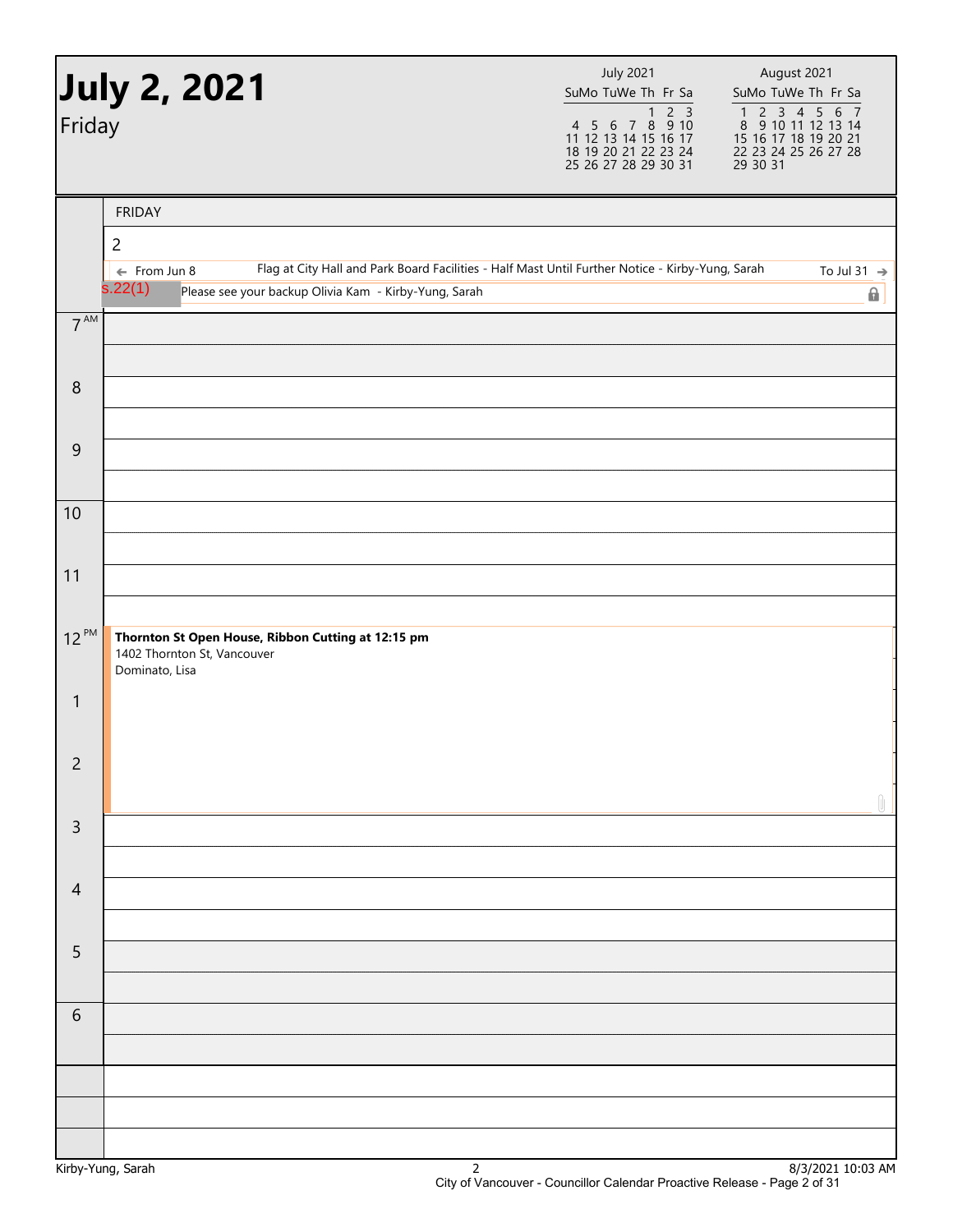|                 | July 3, 2021<br>Saturday | <b>July 2021</b><br>SuMo TuWe Th Fr Sa                                                           | August 2021<br>SuMo TuWe Th Fr Sa<br>1 2 3 4 5 6 7<br>8 9 10 11 12 13 14<br>15 16 17 18 19 20 21<br>22 23 24 25 26 27 28<br>29 30 31 |
|-----------------|--------------------------|--------------------------------------------------------------------------------------------------|--------------------------------------------------------------------------------------------------------------------------------------|
|                 | SATURDAY                 |                                                                                                  |                                                                                                                                      |
|                 | $\mathsf{3}$             |                                                                                                  |                                                                                                                                      |
|                 | $\leftarrow$ From Jun 8  | Flag at City Hall and Park Board Facilities - Half Mast Until Further Notice - Kirby-Yung, Sarah | To Jul 31 $\rightarrow$                                                                                                              |
| $7^{\text{AM}}$ |                          |                                                                                                  |                                                                                                                                      |
| $\, 8$          |                          |                                                                                                  |                                                                                                                                      |
| $\overline{9}$  |                          |                                                                                                  |                                                                                                                                      |
| 10              |                          |                                                                                                  |                                                                                                                                      |
| 11              |                          |                                                                                                  |                                                                                                                                      |
| $12^{PM}$       |                          |                                                                                                  |                                                                                                                                      |
| $\mathbf{1}$    |                          |                                                                                                  |                                                                                                                                      |
| $\overline{c}$  |                          |                                                                                                  |                                                                                                                                      |
| $\mathsf{3}$    |                          |                                                                                                  |                                                                                                                                      |
| $\overline{4}$  |                          |                                                                                                  |                                                                                                                                      |
| $\sqrt{5}$      |                          |                                                                                                  |                                                                                                                                      |
| $\,$ 6 $\,$     |                          |                                                                                                  |                                                                                                                                      |
|                 |                          |                                                                                                  |                                                                                                                                      |
|                 |                          |                                                                                                  |                                                                                                                                      |
|                 |                          |                                                                                                  |                                                                                                                                      |
|                 |                          |                                                                                                  |                                                                                                                                      |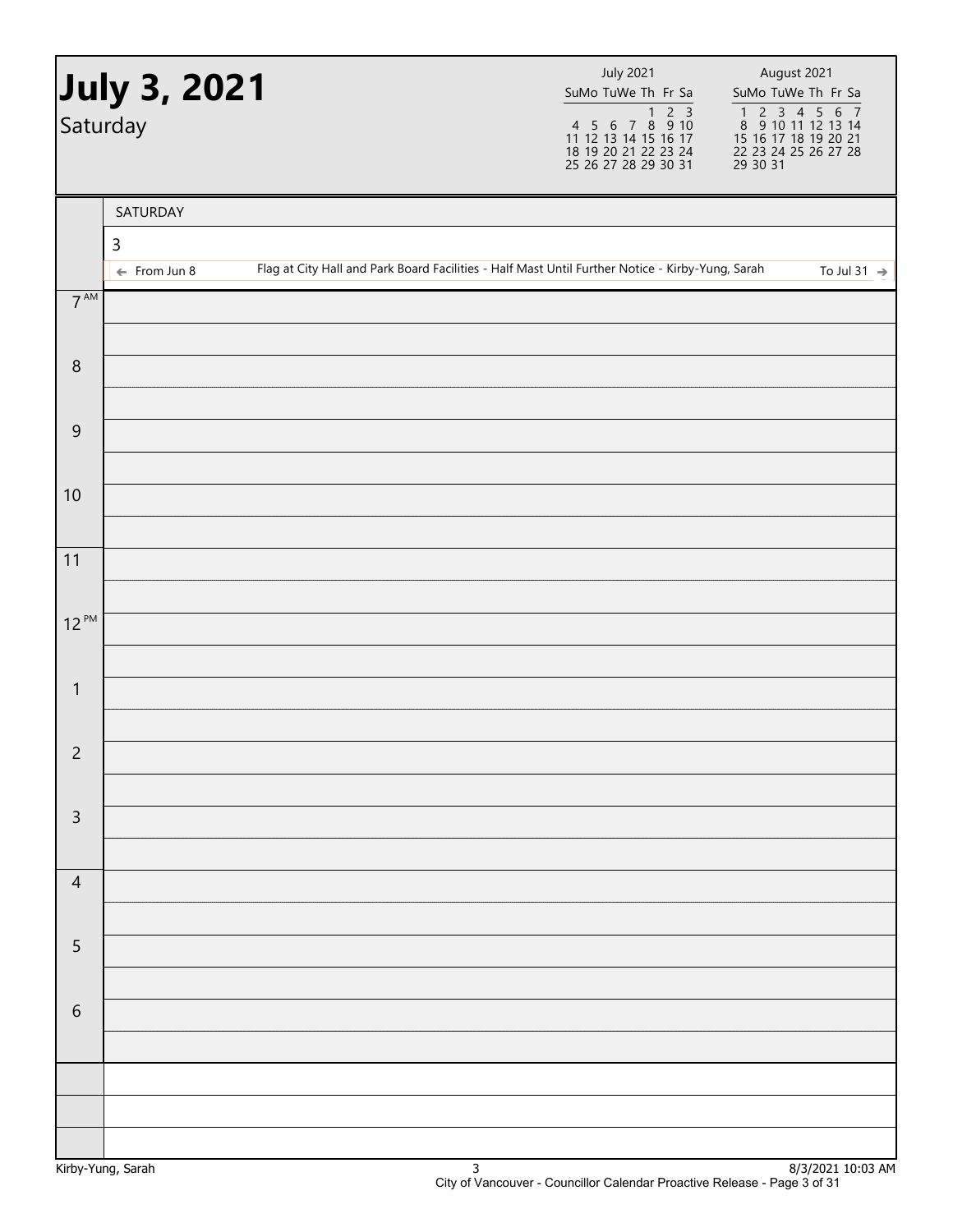| Sunday           | <b>July 4, 2021</b>     |  | <b>July 2021</b><br>SuMo TuWe Th Fr Sa                                                           | August 2021<br>SuMo TuWe Th Fr Sa<br>1 2 3 4 5 6 7<br>8 9 10 11 12 13 14<br>15 16 17 18 19 20 21<br>22 23 24 25 26 27 28<br>29 30 31 |
|------------------|-------------------------|--|--------------------------------------------------------------------------------------------------|--------------------------------------------------------------------------------------------------------------------------------------|
|                  | SUNDAY<br>4             |  |                                                                                                  |                                                                                                                                      |
|                  | $\leftarrow$ From Jun 8 |  | Flag at City Hall and Park Board Facilities - Half Mast Until Further Notice - Kirby-Yung, Sarah | To Jul 31 $\rightarrow$                                                                                                              |
| $7^{\text{AM}}$  |                         |  |                                                                                                  |                                                                                                                                      |
| $\boldsymbol{8}$ |                         |  |                                                                                                  |                                                                                                                                      |
| $\overline{9}$   |                         |  |                                                                                                  |                                                                                                                                      |
| 10               |                         |  |                                                                                                  |                                                                                                                                      |
| 11               |                         |  |                                                                                                  |                                                                                                                                      |
| $12^{PM}$        |                         |  |                                                                                                  |                                                                                                                                      |
|                  |                         |  |                                                                                                  |                                                                                                                                      |
| $\mathbf{1}$     |                         |  |                                                                                                  |                                                                                                                                      |
| $\overline{c}$   |                         |  |                                                                                                  |                                                                                                                                      |
| $\mathsf{3}$     |                         |  |                                                                                                  |                                                                                                                                      |
| $\overline{4}$   |                         |  |                                                                                                  |                                                                                                                                      |
| $\sqrt{5}$       |                         |  |                                                                                                  |                                                                                                                                      |
|                  |                         |  |                                                                                                  |                                                                                                                                      |
| 6                |                         |  |                                                                                                  |                                                                                                                                      |
|                  |                         |  |                                                                                                  |                                                                                                                                      |
|                  |                         |  |                                                                                                  |                                                                                                                                      |
|                  |                         |  |                                                                                                  |                                                                                                                                      |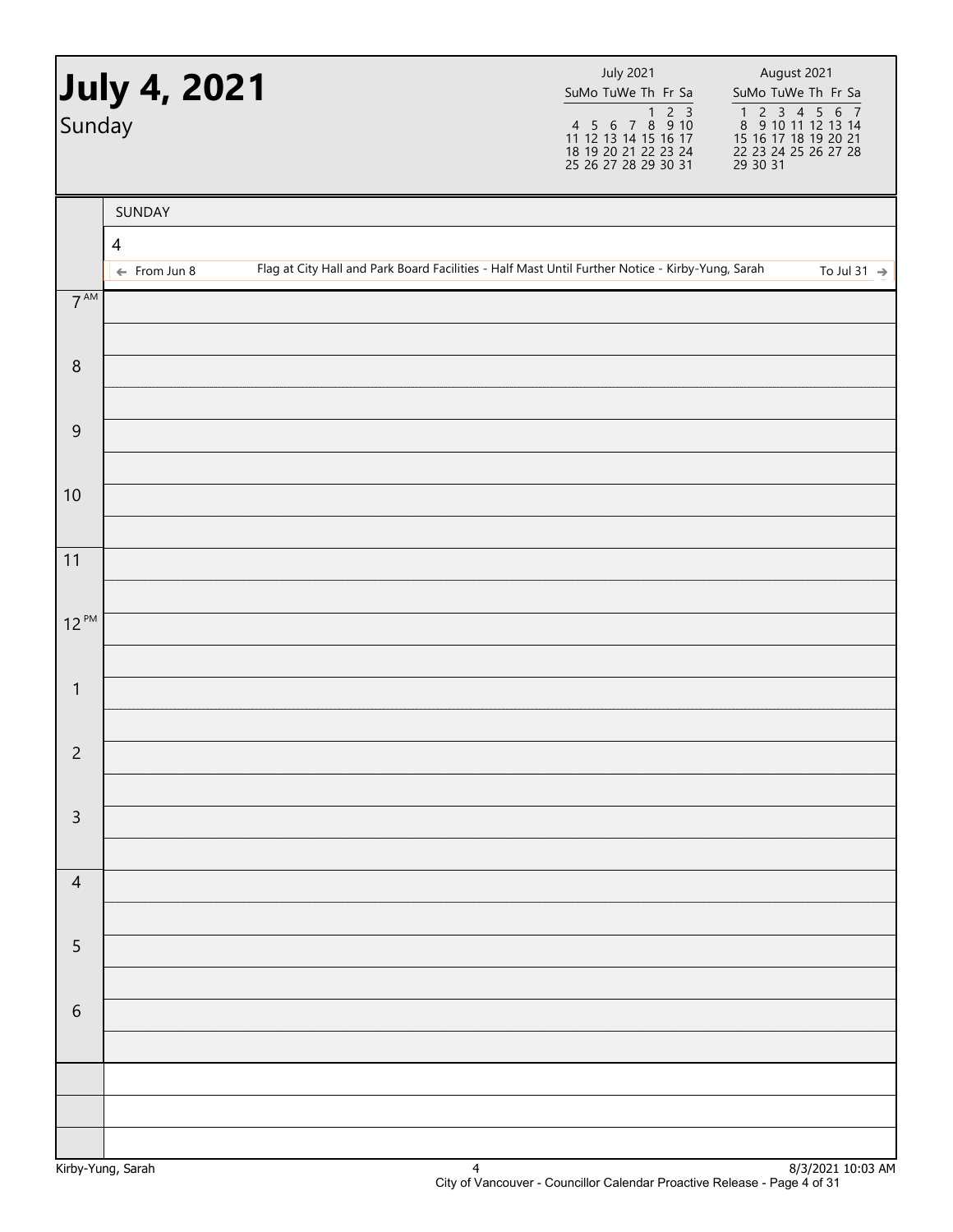| Monday         | July 5, 2021                                                                                                                                    | <b>July 2021</b><br>SuMo TuWe Th Fr Sa<br>2 <sub>3</sub><br>$\mathbf{1}$<br>4 5 6 7 8 9 10       | August 2021<br>SuMo TuWe Th Fr Sa<br>1 2 3 4 5 6<br>$\overline{7}$<br>8 9 10 11 12 13 14 |
|----------------|-------------------------------------------------------------------------------------------------------------------------------------------------|--------------------------------------------------------------------------------------------------|------------------------------------------------------------------------------------------|
|                |                                                                                                                                                 | 11 12 13 14 15 16 17<br>18 19 20 21 22 23 24<br>25 26 27 28 29 30 31                             | 15 16 17 18 19 20 21<br>22 23 24 25 26 27 28<br>29 30 31                                 |
|                | <b>MONDAY</b>                                                                                                                                   |                                                                                                  |                                                                                          |
|                | 5                                                                                                                                               |                                                                                                  |                                                                                          |
|                | $\leftarrow$ From Jun 8<br>Submit Draft Motion for Staff Feedback by 5pm for July 20th Council (See Link Below) - Councillor's Meeting Calendar | Flag at City Hall and Park Board Facilities - Half Mast Until Further Notice - Kirby-Yung, Sarah | To Jul 31 $\rightarrow$                                                                  |
|                | Submit Draft Motion for Staff Feedback by 5pm for July 20th Council - Kirby-Yung, Sarah                                                         |                                                                                                  |                                                                                          |
| $7^{AM}$       |                                                                                                                                                 |                                                                                                  |                                                                                          |
|                |                                                                                                                                                 |                                                                                                  |                                                                                          |
| 8              |                                                                                                                                                 |                                                                                                  |                                                                                          |
| 9              |                                                                                                                                                 |                                                                                                  |                                                                                          |
|                |                                                                                                                                                 |                                                                                                  |                                                                                          |
| 10             |                                                                                                                                                 |                                                                                                  |                                                                                          |
|                |                                                                                                                                                 |                                                                                                  |                                                                                          |
| 11             |                                                                                                                                                 |                                                                                                  |                                                                                          |
|                |                                                                                                                                                 |                                                                                                  |                                                                                          |
| $12^{PM}$      |                                                                                                                                                 |                                                                                                  |                                                                                          |
|                | Thom Armstrong/Michael Wiebe/Rebecca Bligh/Sarah Kirby-Yung/Adriane Carr                                                                        |                                                                                                  |                                                                                          |
| 1              | Webex - See Below<br>Fry, Pete                                                                                                                  |                                                                                                  |                                                                                          |
| $\overline{c}$ |                                                                                                                                                 |                                                                                                  |                                                                                          |
|                |                                                                                                                                                 |                                                                                                  |                                                                                          |
| $\mathsf 3$    |                                                                                                                                                 |                                                                                                  |                                                                                          |
| $\overline{4}$ |                                                                                                                                                 |                                                                                                  |                                                                                          |
|                |                                                                                                                                                 |                                                                                                  |                                                                                          |
| 5              |                                                                                                                                                 |                                                                                                  |                                                                                          |
|                |                                                                                                                                                 |                                                                                                  |                                                                                          |
| $\sqrt{6}$     |                                                                                                                                                 |                                                                                                  |                                                                                          |
|                |                                                                                                                                                 |                                                                                                  |                                                                                          |
|                |                                                                                                                                                 |                                                                                                  |                                                                                          |
|                |                                                                                                                                                 |                                                                                                  |                                                                                          |
|                |                                                                                                                                                 |                                                                                                  |                                                                                          |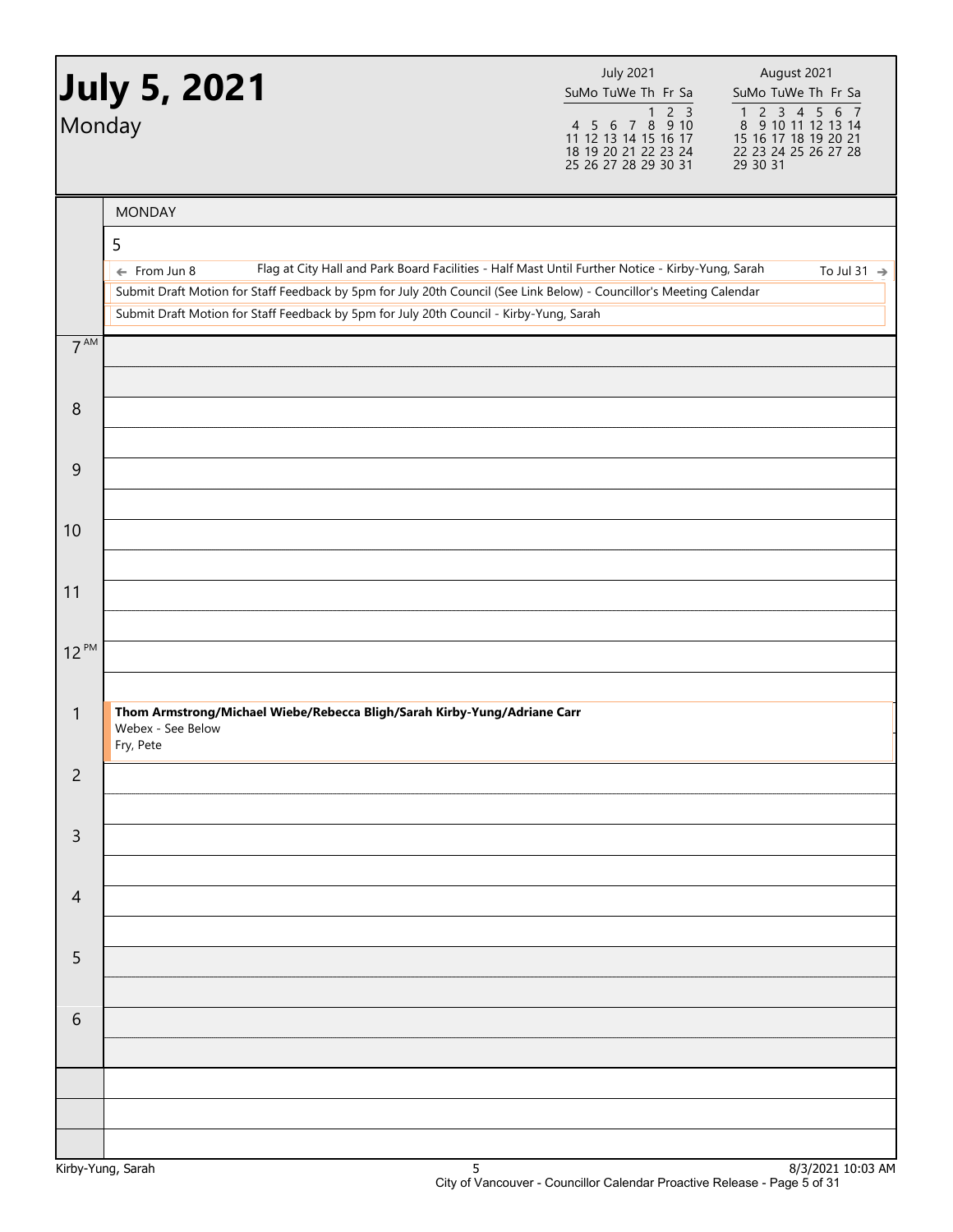|                 | <b>July 6, 2021</b>                                              |                                                                                                  | <b>July 2021</b><br>SuMo TuWe Th Fr Sa                                                 |                                               | August 2021<br>SuMo TuWe Th Fr Sa                        |                                                                                                   |
|-----------------|------------------------------------------------------------------|--------------------------------------------------------------------------------------------------|----------------------------------------------------------------------------------------|-----------------------------------------------|----------------------------------------------------------|---------------------------------------------------------------------------------------------------|
| Tuesday         |                                                                  |                                                                                                  | 4 5 6 7 8 9 10<br>11 12 13 14 15 16 17<br>18 19 20 21 22 23 24<br>25 26 27 28 29 30 31 | 2 <sup>3</sup><br>1                           | 15 16 17 18 19 20 21<br>22 23 24 25 26 27 28<br>29 30 31 | $\begin{array}{cccccc}\n1 & 2 & 3 & 4 & 5 & 6 & 7 \\ 8 & 9 & 10 & 11 & 12 & 13 & 14\n\end{array}$ |
|                 | TUESDAY                                                          |                                                                                                  |                                                                                        |                                               |                                                          |                                                                                                   |
|                 | $6\,$                                                            |                                                                                                  |                                                                                        |                                               |                                                          |                                                                                                   |
|                 | $\leftarrow$ From Jun 8                                          | Flag at City Hall and Park Board Facilities - Half Mast Until Further Notice - Kirby-Yung, Sarah |                                                                                        |                                               |                                                          | To Jul 31 $\rightarrow$                                                                           |
| 7 <sup>AM</sup> |                                                                  |                                                                                                  |                                                                                        |                                               |                                                          |                                                                                                   |
| 8               |                                                                  |                                                                                                  |                                                                                        |                                               |                                                          |                                                                                                   |
| 9               | [EXT] DEI Workshops - Vancouver Art                              |                                                                                                  |                                                                                        |                                               |                                                          |                                                                                                   |
|                 | <b>Gallery</b><br>via Zoom                                       | Council - July 6, 2021<br>Webex Online                                                           |                                                                                        | Council                                       |                                                          |                                                                                                   |
| 10              | Lindsay Sherman                                                  | Burke, Teresita                                                                                  |                                                                                        | Council Chamber<br><b>CC Meeting Requests</b> |                                                          |                                                                                                   |
|                 |                                                                  |                                                                                                  |                                                                                        |                                               |                                                          |                                                                                                   |
| 11              | $\varnothing$ $\parallel$                                        |                                                                                                  |                                                                                        |                                               |                                                          |                                                                                                   |
|                 |                                                                  |                                                                                                  |                                                                                        |                                               |                                                          |                                                                                                   |
| $12^{PM}$       |                                                                  |                                                                                                  |                                                                                        |                                               |                                                          |                                                                                                   |
|                 |                                                                  |                                                                                                  |                                                                                        |                                               |                                                          |                                                                                                   |
| $\mathbf{1}$    | In Camera Meeting - July 6, 2021<br>WebEx Online<br>Choi, Rowena |                                                                                                  |                                                                                        |                                               |                                                          |                                                                                                   |
| $\overline{c}$  |                                                                  |                                                                                                  |                                                                                        |                                               |                                                          |                                                                                                   |
| $\overline{3}$  |                                                                  |                                                                                                  |                                                                                        |                                               |                                                          |                                                                                                   |
| $\overline{4}$  |                                                                  |                                                                                                  |                                                                                        |                                               |                                                          |                                                                                                   |
| 5               |                                                                  |                                                                                                  |                                                                                        |                                               |                                                          |                                                                                                   |
|                 | Public Hearing - July 6, 2021                                    |                                                                                                  |                                                                                        |                                               |                                                          |                                                                                                   |
| 6               | WebEx Online<br>Kennett, Bonnie                                  |                                                                                                  | <b>Public Hearing</b><br>Council Chamber<br><b>CC Meeting Requests</b>                 |                                               |                                                          |                                                                                                   |
|                 |                                                                  |                                                                                                  |                                                                                        |                                               |                                                          |                                                                                                   |
|                 |                                                                  |                                                                                                  |                                                                                        |                                               |                                                          |                                                                                                   |
|                 |                                                                  |                                                                                                  |                                                                                        |                                               |                                                          |                                                                                                   |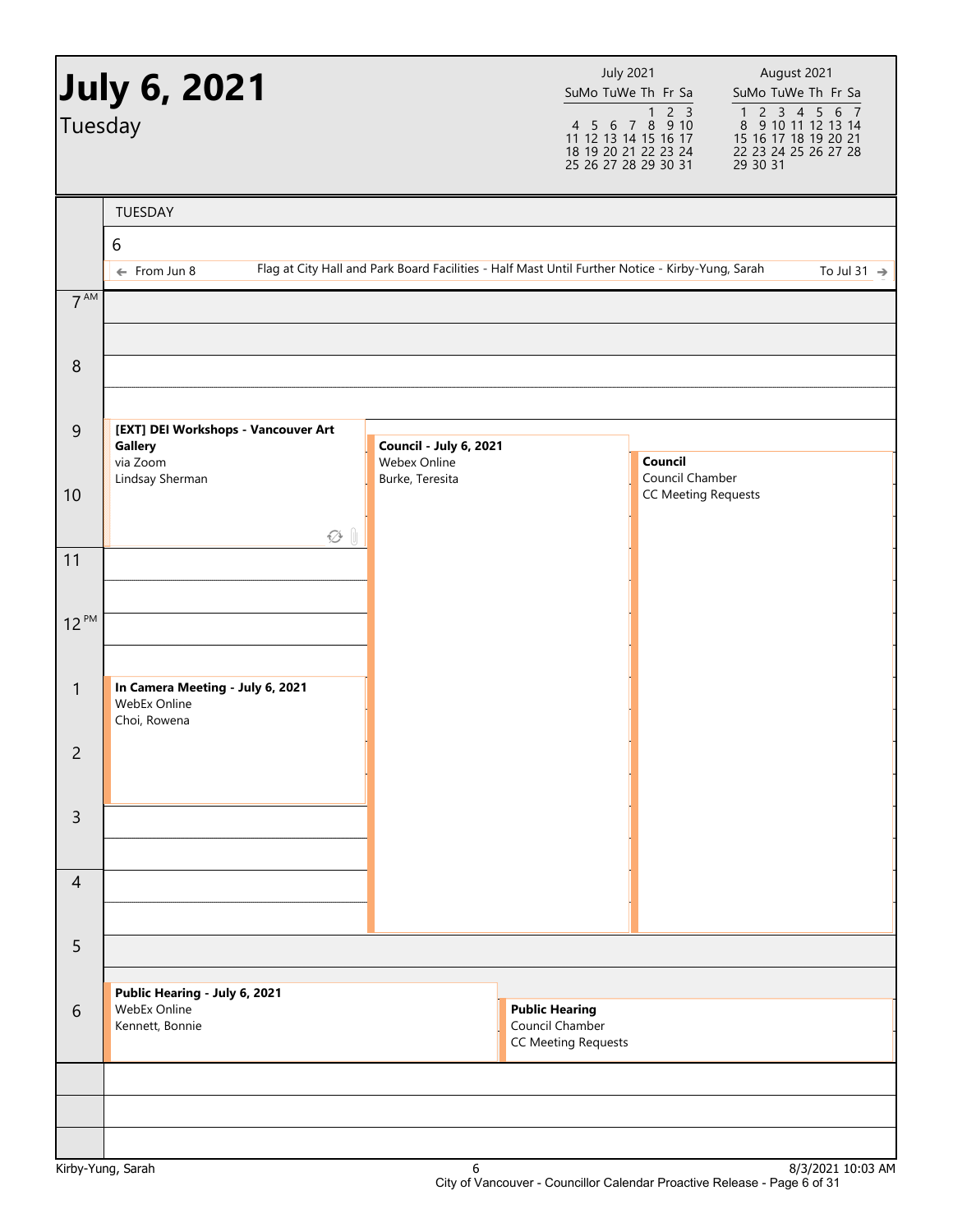|                 | <b>July 7, 2021</b><br>Wednesday                                                                       | <b>July 2021</b><br>August 2021<br>SuMo TuWe Th Fr Sa<br>SuMo TuWe Th Fr Sa<br>2 <sub>3</sub><br>1 2 3 4 5 6 7<br>8 9 10 11 12 13 14<br>$\mathbf{1}$<br>4 5 6 7 8 9 10<br>11 12 13 14 15 16 17<br>15 16 17 18 19 20 21 |
|-----------------|--------------------------------------------------------------------------------------------------------|------------------------------------------------------------------------------------------------------------------------------------------------------------------------------------------------------------------------|
|                 |                                                                                                        | 18 19 20 21 22 23 24<br>22 23 24 25 26 27 28<br>25 26 27 28 29 30 31<br>29 30 31                                                                                                                                       |
|                 | WEDNESDAY                                                                                              |                                                                                                                                                                                                                        |
|                 | $\overline{7}$                                                                                         |                                                                                                                                                                                                                        |
|                 | $\leftarrow$ From Jun 8                                                                                | Flag at City Hall and Park Board Facilities - Half Mast Until Further Notice - Kirby-Yung, Sarah<br>To Jul 31 $\rightarrow$                                                                                            |
|                 | REMINDER: Quotes for Info Bulletin (submit to Maria by 12pm on Thursday) (maria.pontikis@vancouver.ca) |                                                                                                                                                                                                                        |
| 7 <sup>AM</sup> |                                                                                                        |                                                                                                                                                                                                                        |
| $\,8\,$         | <b>Marpole BIA/Intergovernmental Working Group</b>                                                     | Marpole BIA/Intergovernmental Working Group ; WebEx (details (                                                                                                                                                         |
|                 | WebEx (details enclosed); Kirby-Yung, Sarah                                                            |                                                                                                                                                                                                                        |
| $\overline{9}$  |                                                                                                        |                                                                                                                                                                                                                        |
|                 | <b>Standing Committee on Policy and Strategic Priorities meeting -</b><br><b>July 7, 2021</b>          | <b>Standing Committee on Policy and Strategic Priorities</b>                                                                                                                                                           |
| 10              | WebEx Online<br>Swanston, Denise                                                                       | Council Chamber<br><b>CC Meeting Requests</b>                                                                                                                                                                          |
|                 |                                                                                                        |                                                                                                                                                                                                                        |
| 11              |                                                                                                        |                                                                                                                                                                                                                        |
|                 |                                                                                                        |                                                                                                                                                                                                                        |
| $12^{PM}$       |                                                                                                        |                                                                                                                                                                                                                        |
|                 |                                                                                                        |                                                                                                                                                                                                                        |
| $\mathbf{1}$    |                                                                                                        |                                                                                                                                                                                                                        |
|                 |                                                                                                        |                                                                                                                                                                                                                        |
| $\overline{2}$  |                                                                                                        |                                                                                                                                                                                                                        |
|                 |                                                                                                        |                                                                                                                                                                                                                        |
| $\mathsf{3}$    |                                                                                                        |                                                                                                                                                                                                                        |
|                 |                                                                                                        |                                                                                                                                                                                                                        |
| $\overline{4}$  |                                                                                                        |                                                                                                                                                                                                                        |
|                 |                                                                                                        |                                                                                                                                                                                                                        |
| 5               |                                                                                                        |                                                                                                                                                                                                                        |
|                 |                                                                                                        |                                                                                                                                                                                                                        |
| 6               |                                                                                                        |                                                                                                                                                                                                                        |
|                 |                                                                                                        |                                                                                                                                                                                                                        |
|                 |                                                                                                        |                                                                                                                                                                                                                        |
|                 |                                                                                                        |                                                                                                                                                                                                                        |
|                 |                                                                                                        |                                                                                                                                                                                                                        |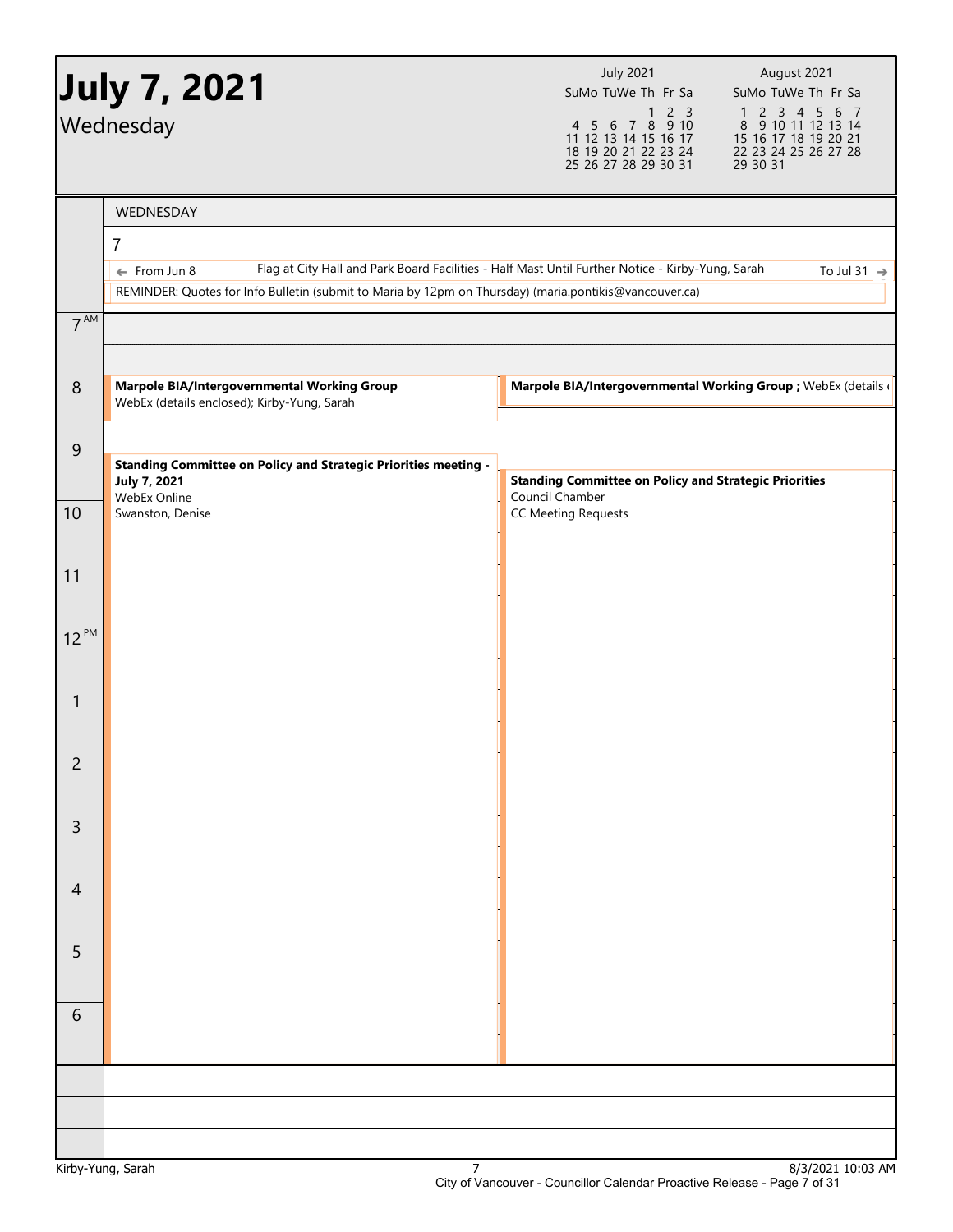|                | July 8, 2021<br>Thursday                                         |                                                                                                     | <b>July 2021</b><br>SuMo TuWe Th Fr Sa<br>4 5 6 7 8 9 10<br>11 12 13 14 15 16 17<br>18 19 20 21 22 23 24<br>25 26 27 28 29 30 31 | August 2021<br>SuMo TuWe Th Fr Sa<br>1 2 3 4 5 6 7<br>8 9 10 11 12 13 14<br>15 16 17 18 19 20 21<br>22 23 24 25 26 27 28<br>29 30 31 |
|----------------|------------------------------------------------------------------|-----------------------------------------------------------------------------------------------------|----------------------------------------------------------------------------------------------------------------------------------|--------------------------------------------------------------------------------------------------------------------------------------|
|                | THURSDAY                                                         |                                                                                                     |                                                                                                                                  |                                                                                                                                      |
|                | 8                                                                |                                                                                                     |                                                                                                                                  |                                                                                                                                      |
|                | $\leftarrow$ From Jun 8                                          | Flag at City Hall and Park Board Facilities - Half Mast Until Further Notice - Kirby-Yung, Sarah    |                                                                                                                                  | To Jul 31 $\rightarrow$                                                                                                              |
| $7^{AM}$       |                                                                  |                                                                                                     |                                                                                                                                  |                                                                                                                                      |
| 8              | <b>Formula E announcement</b>                                    |                                                                                                     |                                                                                                                                  |                                                                                                                                      |
| $\overline{9}$ |                                                                  |                                                                                                     |                                                                                                                                  |                                                                                                                                      |
| 10             |                                                                  |                                                                                                     |                                                                                                                                  |                                                                                                                                      |
| 11             |                                                                  |                                                                                                     |                                                                                                                                  |                                                                                                                                      |
| $12^{PM}$      |                                                                  |                                                                                                     |                                                                                                                                  |                                                                                                                                      |
| $\mathbf{1}$   |                                                                  |                                                                                                     |                                                                                                                                  |                                                                                                                                      |
|                |                                                                  |                                                                                                     |                                                                                                                                  |                                                                                                                                      |
| $\overline{c}$ |                                                                  |                                                                                                     |                                                                                                                                  |                                                                                                                                      |
| $\overline{3}$ | Cllr Fry & Sarah - Chinatown issues<br>tbc<br>Kirby-Yung, Sarah  |                                                                                                     |                                                                                                                                  |                                                                                                                                      |
| $\overline{4}$ | <b>Charles Gauthier event</b><br>Terminal City Club, 1892 Bistro |                                                                                                     |                                                                                                                                  |                                                                                                                                      |
| 5              | <b>Chinatown Historic Area</b>                                   |                                                                                                     |                                                                                                                                  |                                                                                                                                      |
| 6              | <b>Planning Committee Meeting</b><br>WebEx - details below       | <b>Standing Committee on Policy</b><br>and Strategic Priorities<br>WebEx Online<br>Swanston, Denise | <b>Reconvening Standing Commit</b><br>Council Chamber                                                                            | West 4th BIA plaza opening                                                                                                           |
|                |                                                                  |                                                                                                     | <b>CC Meeting Requests</b>                                                                                                       |                                                                                                                                      |
|                |                                                                  |                                                                                                     |                                                                                                                                  |                                                                                                                                      |
|                |                                                                  |                                                                                                     |                                                                                                                                  |                                                                                                                                      |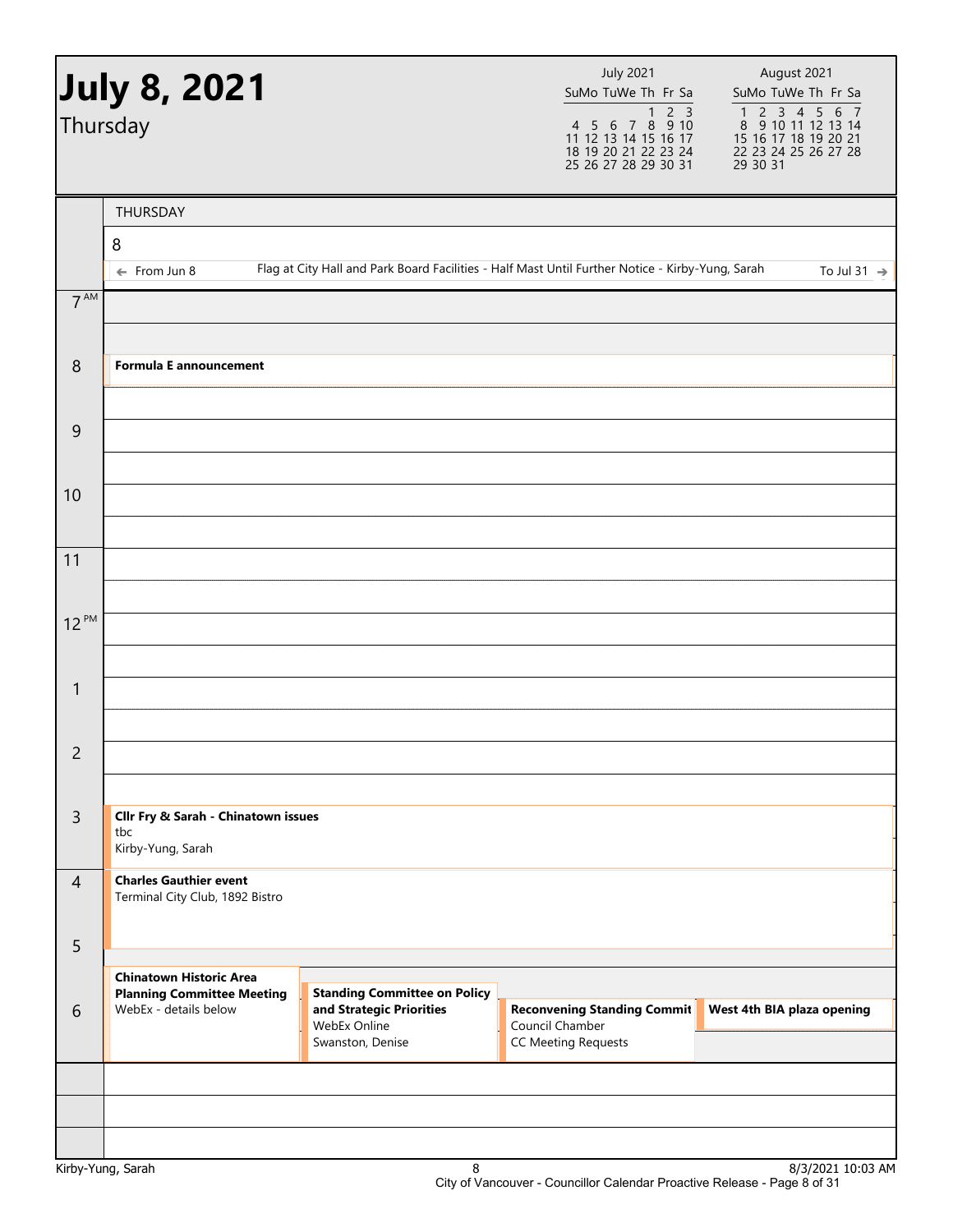|                 | July 9, 2021                                                                 | <b>July 2021</b><br>August 2021<br>SuMo TuWe Th Fr Sa<br>SuMo TuWe Th Fr Sa                                                                                                                        |
|-----------------|------------------------------------------------------------------------------|----------------------------------------------------------------------------------------------------------------------------------------------------------------------------------------------------|
| Friday          |                                                                              | 1 2 3 4 5 6 7<br>8 9 10 11 12 13 14<br>15 16 17 18 19 20 21<br>22 23 24 25 26 27 28<br>29 30 31<br>1 2 3<br>4 5 6 7 8 9 10<br>11 12 13 14 15 16 17<br>18 19 20 21 22 23 24<br>25 26 27 28 29 30 31 |
|                 | <b>FRIDAY</b>                                                                |                                                                                                                                                                                                    |
|                 | 9                                                                            |                                                                                                                                                                                                    |
|                 | $\leftarrow$ From Jun 8                                                      | Flag at City Hall and Park Board Facilities - Half Mast Until Further Notice - Kirby-Yung, Sarah<br>To Jul 31 $\rightarrow$                                                                        |
| $7^{\text{AM}}$ |                                                                              |                                                                                                                                                                                                    |
| $\,8\,$         | <b>CONFIRMED: Auditor General Recruitment Committee</b><br>Kirby-Yung, Sarah | <b>CONFIRMED: Auditor General Recruitment Committee</b><br>WebEx                                                                                                                                   |
| $\mathsf 9$     |                                                                              | Leckovic, Katrina                                                                                                                                                                                  |
| 10              |                                                                              |                                                                                                                                                                                                    |
| 11              |                                                                              |                                                                                                                                                                                                    |
| $12^{PM}$       |                                                                              |                                                                                                                                                                                                    |
| $\mathbf{1}$    |                                                                              |                                                                                                                                                                                                    |
| $\overline{2}$  | s.22(1)                                                                      |                                                                                                                                                                                                    |
| $\mathsf{3}$    |                                                                              |                                                                                                                                                                                                    |
| $\overline{4}$  |                                                                              |                                                                                                                                                                                                    |
| $\overline{5}$  |                                                                              |                                                                                                                                                                                                    |
|                 |                                                                              |                                                                                                                                                                                                    |
| $\sqrt{6}$      |                                                                              |                                                                                                                                                                                                    |
|                 |                                                                              |                                                                                                                                                                                                    |
|                 |                                                                              |                                                                                                                                                                                                    |
|                 |                                                                              |                                                                                                                                                                                                    |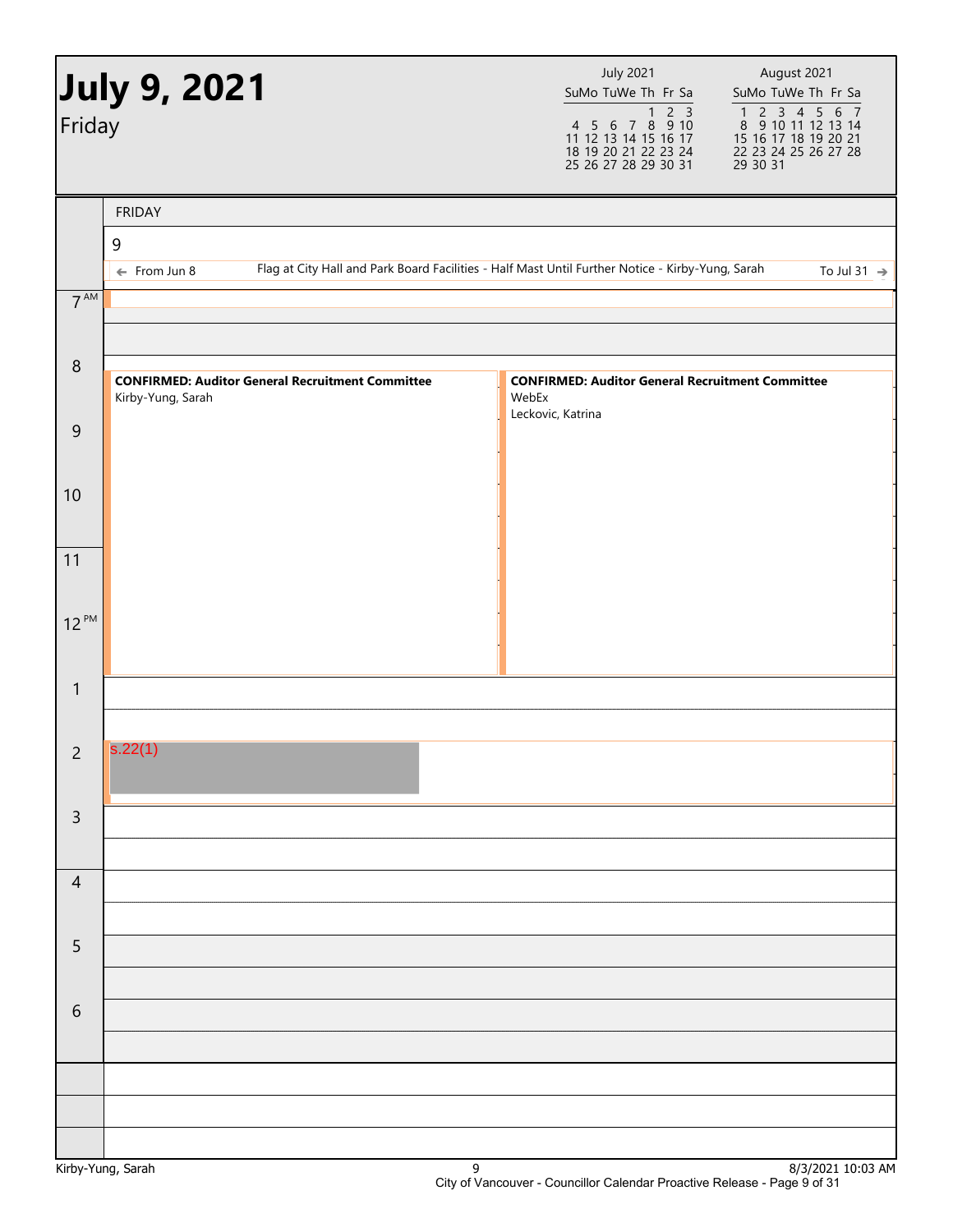| Saturday        | <b>July 10, 2021</b>    |                                                                                                  | <b>July 2021</b><br>SuMo TuWe Th Fr Sa | August 2021<br>SuMo TuWe Th Fr Sa<br>1 2 3 4 5 6 7<br>8 9 10 11 12 13 14<br>15 16 17 18 19 20 21<br>22 23 24 25 26 27 28<br>29 30 31 |                         |
|-----------------|-------------------------|--------------------------------------------------------------------------------------------------|----------------------------------------|--------------------------------------------------------------------------------------------------------------------------------------|-------------------------|
|                 | SATURDAY<br>10          |                                                                                                  |                                        |                                                                                                                                      |                         |
|                 | $\leftarrow$ From Jun 8 | Flag at City Hall and Park Board Facilities - Half Mast Until Further Notice - Kirby-Yung, Sarah |                                        |                                                                                                                                      | To Jul 31 $\rightarrow$ |
| $7^{\text{AM}}$ |                         |                                                                                                  |                                        |                                                                                                                                      |                         |
| $\, 8$          |                         |                                                                                                  |                                        |                                                                                                                                      |                         |
| $\mathsf 9$     |                         |                                                                                                  |                                        |                                                                                                                                      |                         |
| 10              |                         |                                                                                                  |                                        |                                                                                                                                      |                         |
| 11              |                         |                                                                                                  |                                        |                                                                                                                                      |                         |
| $12^{PM}$       | John Daly show CKNW     |                                                                                                  |                                        |                                                                                                                                      |                         |
|                 |                         |                                                                                                  |                                        |                                                                                                                                      |                         |
| $\mathbf{1}$    |                         |                                                                                                  |                                        |                                                                                                                                      |                         |
| $\overline{2}$  |                         |                                                                                                  |                                        |                                                                                                                                      |                         |
|                 |                         |                                                                                                  |                                        |                                                                                                                                      |                         |
| $\mathsf{3}$    |                         |                                                                                                  |                                        |                                                                                                                                      |                         |
| $\overline{4}$  |                         |                                                                                                  |                                        |                                                                                                                                      |                         |
| $\sqrt{5}$      |                         |                                                                                                  |                                        |                                                                                                                                      |                         |
|                 |                         |                                                                                                  |                                        |                                                                                                                                      |                         |
| $\sqrt{6}$      |                         |                                                                                                  |                                        |                                                                                                                                      |                         |
|                 |                         |                                                                                                  |                                        |                                                                                                                                      |                         |
|                 |                         |                                                                                                  |                                        |                                                                                                                                      |                         |
|                 |                         |                                                                                                  |                                        |                                                                                                                                      |                         |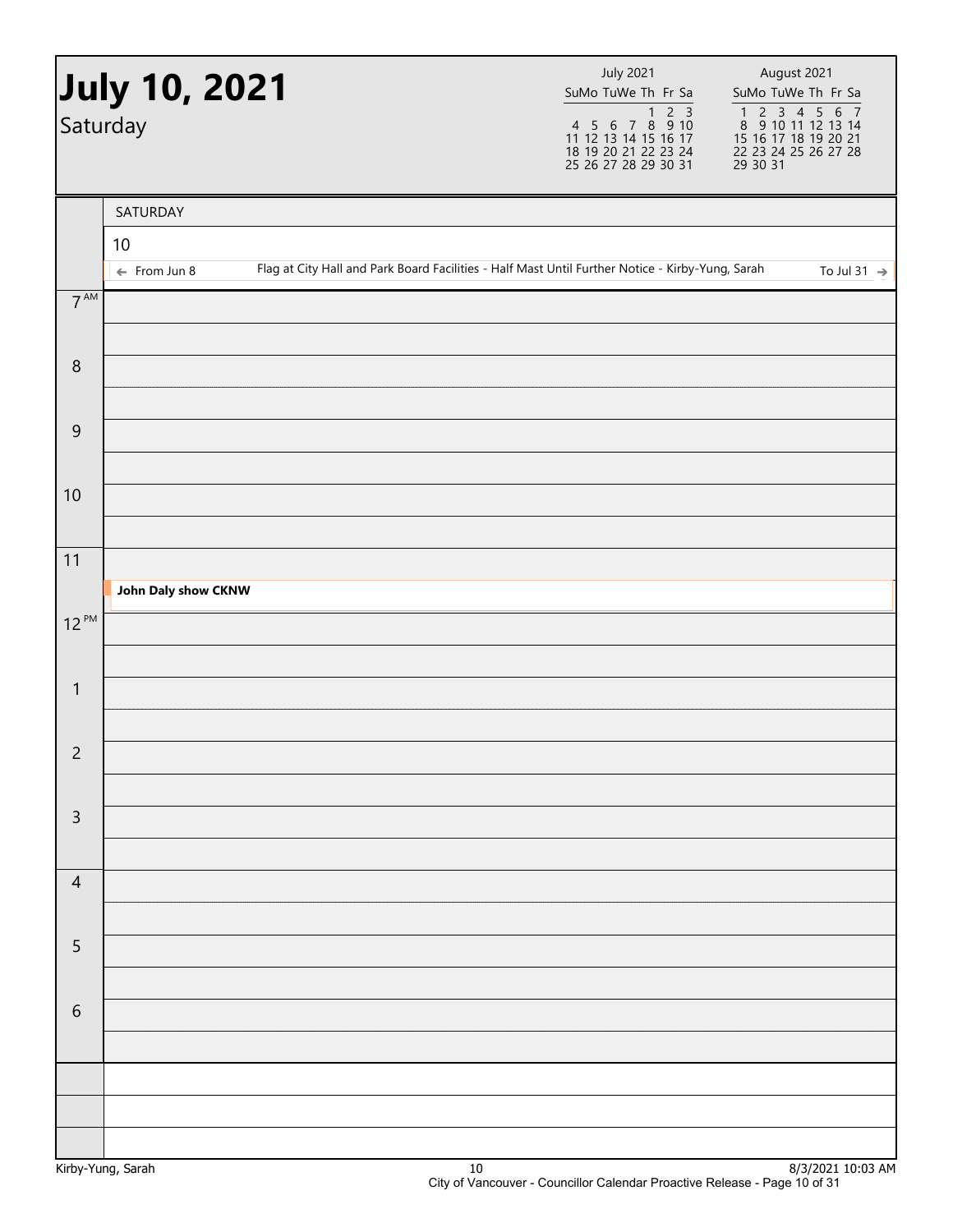| Sunday          | July 11, 2021           |                                                                                                  | <b>July 2021</b><br>SuMo TuWe Th Fr Sa | August 2021<br>SuMo TuWe Th Fr Sa<br>1 2 3 4 5 6 7<br>8 9 10 11 12 13 14<br>15 16 17 18 19 20 21<br>22 23 24 25 26 27 28<br>29 30 31 |                         |
|-----------------|-------------------------|--------------------------------------------------------------------------------------------------|----------------------------------------|--------------------------------------------------------------------------------------------------------------------------------------|-------------------------|
|                 | SUNDAY<br>11            |                                                                                                  |                                        |                                                                                                                                      |                         |
|                 | $\leftarrow$ From Jun 8 | Flag at City Hall and Park Board Facilities - Half Mast Until Further Notice - Kirby-Yung, Sarah |                                        |                                                                                                                                      | To Jul 31 $\rightarrow$ |
| $7^{\text{AM}}$ |                         |                                                                                                  |                                        |                                                                                                                                      | △                       |
| $\,8\,$         |                         |                                                                                                  |                                        |                                                                                                                                      |                         |
| $\overline{9}$  |                         |                                                                                                  |                                        |                                                                                                                                      |                         |
| 10              |                         |                                                                                                  |                                        |                                                                                                                                      |                         |
| 11              |                         |                                                                                                  |                                        |                                                                                                                                      |                         |
| $12^{PM}$       |                         |                                                                                                  |                                        |                                                                                                                                      |                         |
| $\mathbf{1}$    |                         |                                                                                                  |                                        |                                                                                                                                      |                         |
| $\overline{c}$  |                         |                                                                                                  |                                        |                                                                                                                                      |                         |
| $\mathsf{3}$    |                         |                                                                                                  |                                        |                                                                                                                                      |                         |
| $\overline{4}$  |                         |                                                                                                  |                                        |                                                                                                                                      |                         |
|                 |                         |                                                                                                  |                                        |                                                                                                                                      |                         |
| 5               |                         |                                                                                                  |                                        |                                                                                                                                      |                         |
| $\sqrt{6}$      |                         |                                                                                                  |                                        |                                                                                                                                      |                         |
|                 | 12:00am - 12:30am I     |                                                                                                  |                                        |                                                                                                                                      |                         |
|                 |                         |                                                                                                  |                                        |                                                                                                                                      |                         |
|                 |                         |                                                                                                  |                                        |                                                                                                                                      |                         |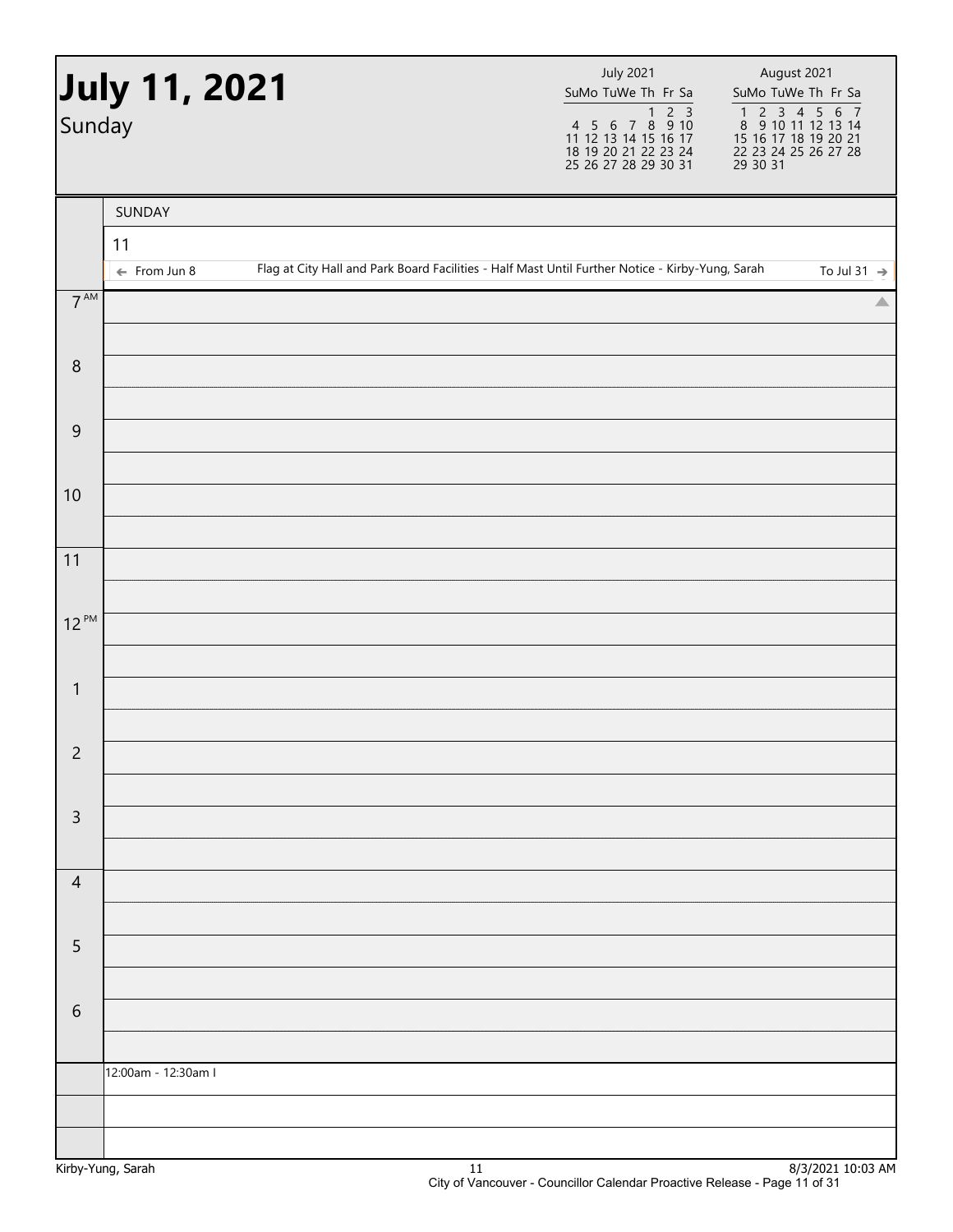| Monday          | <b>MONDAY</b>                                                                                                                                                                                                                                                 | 4 5 6 7 8 9 10<br>11 12 13 14 15 16 17<br>18 19 20 21 22 23 24<br>25 26 27 28 29 30 31                   | $\begin{array}{cccccc}\n1 & 2 & 3 & 4 & 5 & 6 & 7 \\ 8 & 9 & 10 & 11 & 12 & 13 & 14\n\end{array}$<br>15 16 17 18 19 20 21<br>22 23 24 25 26 27 28<br>29 30 31 |
|-----------------|---------------------------------------------------------------------------------------------------------------------------------------------------------------------------------------------------------------------------------------------------------------|----------------------------------------------------------------------------------------------------------|---------------------------------------------------------------------------------------------------------------------------------------------------------------|
|                 |                                                                                                                                                                                                                                                               |                                                                                                          |                                                                                                                                                               |
|                 |                                                                                                                                                                                                                                                               |                                                                                                          |                                                                                                                                                               |
|                 | 12<br>Flag at City Hall and Park Board Facilities - Half Mast Until Further Notice - Kirby-Yung, Sarah<br>$\leftarrow$ From Jun 8<br>Submit Final Motion to City Clerk's Office by 5pm for Inclusion on July 5th Council Agenda (Please Email Final Motion to |                                                                                                          | To Jul 31 $\rightarrow$                                                                                                                                       |
| 7 <sup>AM</sup> |                                                                                                                                                                                                                                                               |                                                                                                          |                                                                                                                                                               |
| 8               |                                                                                                                                                                                                                                                               |                                                                                                          |                                                                                                                                                               |
| $\overline{9}$  | <b>Council Tour - Overdose Prever</b><br><b>Tour of Overdose Prevention S</b><br>1101 Seymour<br>1101 Seymour Street - East entra<br>Kirby-Yung, Sarah<br>Singh, Sandra                                                                                       | <b>Mike Smyth Show</b>                                                                                   | <b>Restorative Justice Meeting</b><br>Kirby-Yung, Sarah                                                                                                       |
| 10              |                                                                                                                                                                                                                                                               |                                                                                                          |                                                                                                                                                               |
| 11              |                                                                                                                                                                                                                                                               |                                                                                                          |                                                                                                                                                               |
| $12^{PM}$       |                                                                                                                                                                                                                                                               |                                                                                                          |                                                                                                                                                               |
| $\mathbf{1}$    | Council Briefing - July 12, 2021<br>WebEx (Online)<br>Grzegorzewski, Anthony                                                                                                                                                                                  | <b>Staff/Council Briefing</b><br>Cascadia Room (formerly Committee Room 1)<br><b>CC Meeting Requests</b> |                                                                                                                                                               |
| $\overline{c}$  |                                                                                                                                                                                                                                                               |                                                                                                          |                                                                                                                                                               |
| 3               |                                                                                                                                                                                                                                                               |                                                                                                          | $\bigcirc$                                                                                                                                                    |
| $\overline{4}$  |                                                                                                                                                                                                                                                               |                                                                                                          |                                                                                                                                                               |
| 5               |                                                                                                                                                                                                                                                               |                                                                                                          |                                                                                                                                                               |
| 6               |                                                                                                                                                                                                                                                               |                                                                                                          |                                                                                                                                                               |
|                 |                                                                                                                                                                                                                                                               |                                                                                                          |                                                                                                                                                               |
|                 |                                                                                                                                                                                                                                                               |                                                                                                          |                                                                                                                                                               |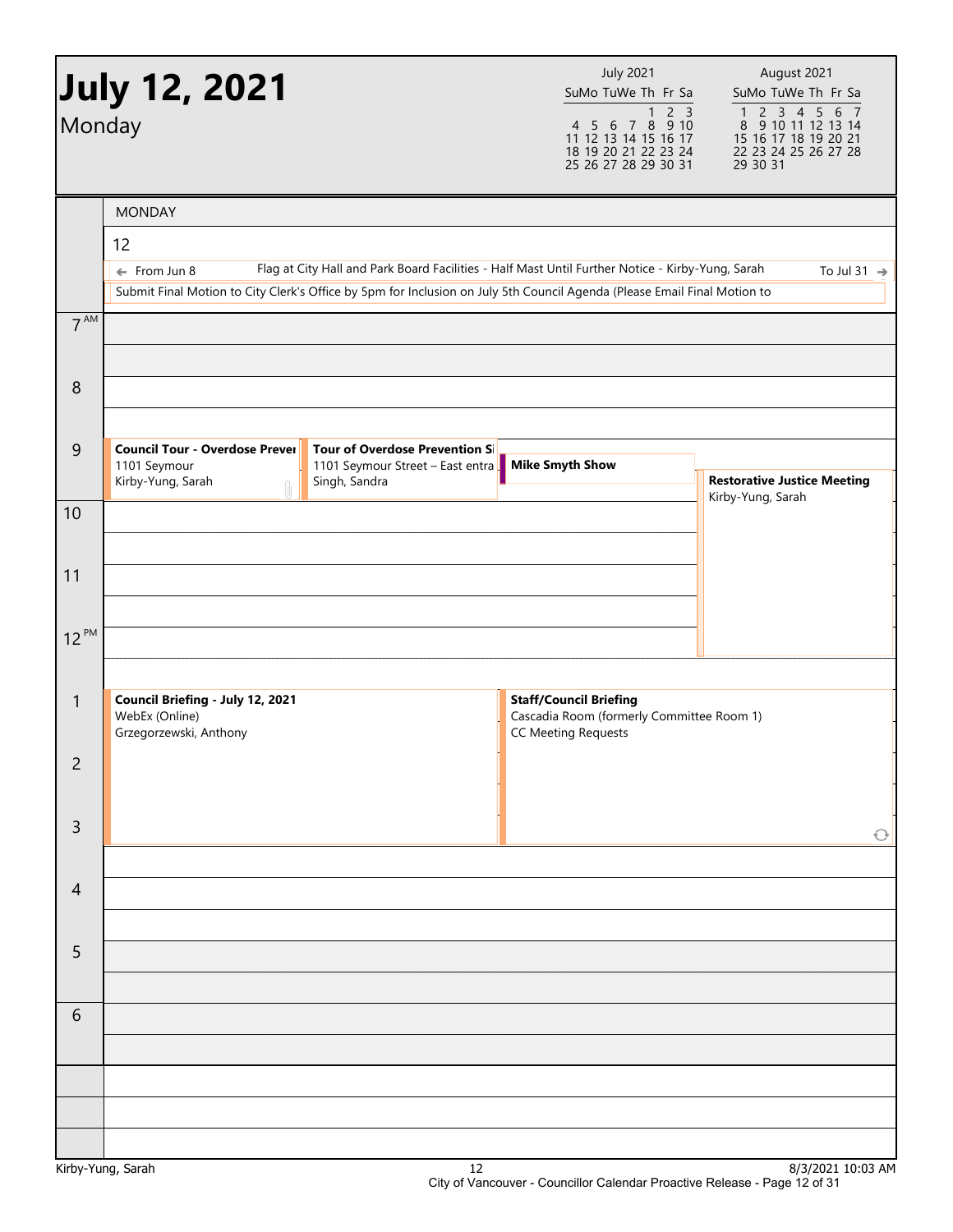|                 | <b>July 13, 2021</b>                                                                          | <b>July 2021</b><br>SuMo TuWe Th Fr Sa                                                                                   | August 2021<br>SuMo TuWe Th Fr Sa                                                                               |
|-----------------|-----------------------------------------------------------------------------------------------|--------------------------------------------------------------------------------------------------------------------------|-----------------------------------------------------------------------------------------------------------------|
| Tuesday         |                                                                                               | 2 <sub>3</sub><br>$\mathbf{1}$<br>4 5 6 7 8 9 10<br>11 12 13 14 15 16 17<br>18 19 20 21 22 23 24<br>25 26 27 28 29 30 31 | 1 2 3 4 5 6<br>$\overline{7}$<br>8 9 10 11 12 13 14<br>15 16 17 18 19 20 21<br>22 23 24 25 26 27 28<br>29 30 31 |
|                 | TUESDAY                                                                                       |                                                                                                                          |                                                                                                                 |
|                 | 13                                                                                            |                                                                                                                          |                                                                                                                 |
|                 | $\leftarrow$ From Jun 8                                                                       | Flag at City Hall and Park Board Facilities - Half Mast Until Further Notice - Kirby-Yung, Sarah                         | To Jul 31 $\rightarrow$                                                                                         |
| 7 <sup>AM</sup> |                                                                                               |                                                                                                                          |                                                                                                                 |
| 8               |                                                                                               |                                                                                                                          |                                                                                                                 |
| 9               |                                                                                               |                                                                                                                          |                                                                                                                 |
| 10              |                                                                                               |                                                                                                                          |                                                                                                                 |
| 11              |                                                                                               |                                                                                                                          |                                                                                                                 |
| $12^{PM}$       |                                                                                               |                                                                                                                          |                                                                                                                 |
| 1               | <b>Chinatown Next Steps Discussion</b><br>VCBIA - 106 Keefer Street<br>Kirby-Yung, Sarah      | <b>Chinatown Next Steps Discussion</b><br>VCBIA - 106 Keefer Street<br>Kirby-Yung, Sarah                                 |                                                                                                                 |
| $\overline{c}$  |                                                                                               |                                                                                                                          |                                                                                                                 |
|                 |                                                                                               |                                                                                                                          |                                                                                                                 |
| 3               | Ian Cromwell - on street performing<br>Olympic Village                                        |                                                                                                                          |                                                                                                                 |
| $\overline{4}$  | <b>Council False Creek South Walking Tour</b><br>Meet at Olympic Station<br>Kirby-Yung, Sarah | Council False Creek South Walking Tour - led by Gordon Harris, L<br>Meet at Olympic Station<br>Hagiwara, Rosemary        |                                                                                                                 |
| 5               |                                                                                               |                                                                                                                          |                                                                                                                 |
| 6               | Public Hearing - July 13, 2021<br>WebEx Onlnie<br>Grzegorzewski, Anthony                      | <b>Public Hearing</b><br>Council Chamber (CITYVAN)<br><b>CC Meeting Requests</b>                                         |                                                                                                                 |
|                 |                                                                                               |                                                                                                                          |                                                                                                                 |
|                 |                                                                                               |                                                                                                                          |                                                                                                                 |
|                 |                                                                                               |                                                                                                                          |                                                                                                                 |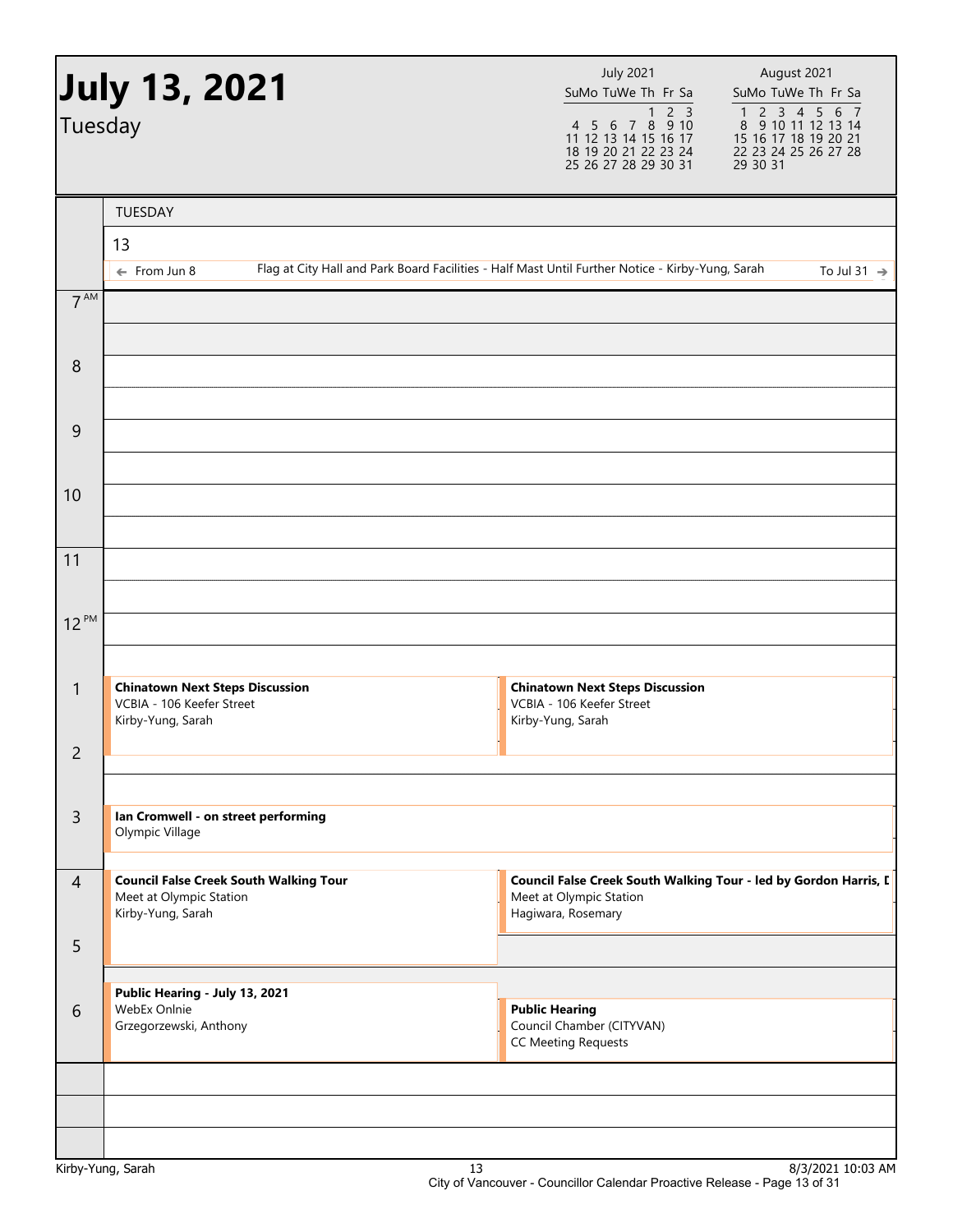|                 | <b>July 14, 2021</b>                                                                                                        | <b>July 2021</b><br>SuMo TuWe Th Fr Sa                                                                        | August 2021<br>SuMo TuWe Th Fr Sa                                                                                                                             |
|-----------------|-----------------------------------------------------------------------------------------------------------------------------|---------------------------------------------------------------------------------------------------------------|---------------------------------------------------------------------------------------------------------------------------------------------------------------|
|                 | Wednesday                                                                                                                   | 2 <sub>3</sub><br>1<br>4 5 6 7 8 9 10<br>11 12 13 14 15 16 17<br>18 19 20 21 22 23 24<br>25 26 27 28 29 30 31 | $\begin{array}{cccccc}\n1 & 2 & 3 & 4 & 5 & 6 & 7 \\ 8 & 9 & 10 & 11 & 12 & 13 & 14\n\end{array}$<br>15 16 17 18 19 20 21<br>22 23 24 25 26 27 28<br>29 30 31 |
|                 | WEDNESDAY                                                                                                                   |                                                                                                               |                                                                                                                                                               |
|                 | 14                                                                                                                          |                                                                                                               |                                                                                                                                                               |
|                 | Flag at City Hall and Park Board Facilities - Half Mast Until Further Notice - Kirby-Yung, Sarah<br>$\leftarrow$ From Jun 8 |                                                                                                               | To Jul 31 $\rightarrow$                                                                                                                                       |
| 7 <sup>AM</sup> |                                                                                                                             |                                                                                                               |                                                                                                                                                               |
| $\, 8$          | <b>CONFIRMED: Auditor General Recruitment Committee</b><br>WebEx<br>Leckovic, Katrina                                       |                                                                                                               |                                                                                                                                                               |
| $\mathsf 9$     |                                                                                                                             |                                                                                                               |                                                                                                                                                               |
| 10              |                                                                                                                             | <b>Shared Mobility from Coast to Coast</b><br>See Below<br>Kirby-Yung, Sarah                                  |                                                                                                                                                               |
| 11              |                                                                                                                             |                                                                                                               |                                                                                                                                                               |
|                 |                                                                                                                             |                                                                                                               |                                                                                                                                                               |
| $12^{PM}$       |                                                                                                                             |                                                                                                               |                                                                                                                                                               |
|                 | s.22(1)                                                                                                                     |                                                                                                               |                                                                                                                                                               |
| 1               |                                                                                                                             |                                                                                                               |                                                                                                                                                               |
| $\overline{c}$  | TENTATIVE: BC Hydro, Clean Power 2040 Webinar (Date 1 of 2)<br>TBD<br>Kirby-Yung, Sarah                                     |                                                                                                               |                                                                                                                                                               |
| $\mathsf{3}$    | [EXT} Marpole (Mike/Cllr.Kirby-Yung)<br>WebEx - See Below<br>Kirby-Yung, Sarah                                              | [EXT} Marpole (Mike/Cllr.Kirby-Yung/Cllr. Bligh)<br>WebEx - See Below<br>Kirby-Yung, Sarah                    |                                                                                                                                                               |
| $\overline{4}$  |                                                                                                                             |                                                                                                               |                                                                                                                                                               |
|                 |                                                                                                                             |                                                                                                               |                                                                                                                                                               |
| 5               |                                                                                                                             |                                                                                                               |                                                                                                                                                               |
|                 |                                                                                                                             |                                                                                                               |                                                                                                                                                               |
| 6               |                                                                                                                             |                                                                                                               |                                                                                                                                                               |
|                 |                                                                                                                             |                                                                                                               |                                                                                                                                                               |
|                 |                                                                                                                             |                                                                                                               |                                                                                                                                                               |
|                 | Kirby-Yung, Sarah<br>14                                                                                                     |                                                                                                               | 8/3/2021 10:03 AM                                                                                                                                             |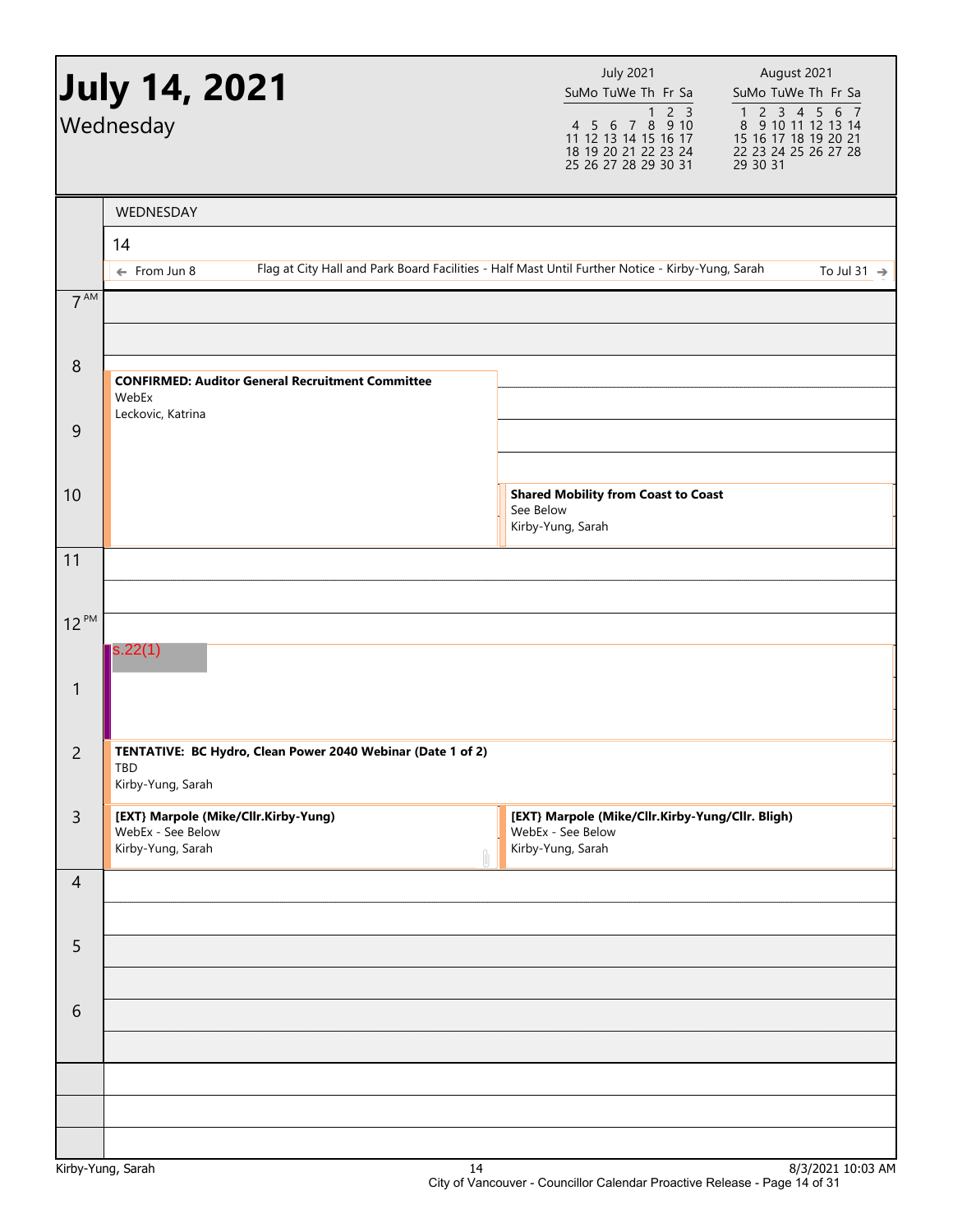|                 | <b>July 15, 2021</b><br>Thursday                                                               |                                                                                                  | <b>July 2021</b><br>SuMo TuWe Th Fr Sa<br>$1 2 3$<br>4 5 6 7 8 9 10<br>11 12 13 14 15 16 17<br>18 19 20 21 22 23 24<br>25 26 27 28 29 30 31 | August 2021<br>SuMo TuWe Th Fr Sa<br>1 2 3 4 5 6 7<br>8 9 10 11 12 13 14<br>15 16 17 18 19 20 21<br>22 23 24 25 26 27 28<br>29 30 31 |
|-----------------|------------------------------------------------------------------------------------------------|--------------------------------------------------------------------------------------------------|---------------------------------------------------------------------------------------------------------------------------------------------|--------------------------------------------------------------------------------------------------------------------------------------|
|                 | THURSDAY                                                                                       |                                                                                                  |                                                                                                                                             |                                                                                                                                      |
|                 | 15                                                                                             |                                                                                                  |                                                                                                                                             |                                                                                                                                      |
| $7^{\text{AM}}$ | $\leftarrow$ From Jun 8                                                                        | Flag at City Hall and Park Board Facilities - Half Mast Until Further Notice - Kirby-Yung, Sarah |                                                                                                                                             | To Jul 31 $\rightarrow$                                                                                                              |
|                 |                                                                                                |                                                                                                  |                                                                                                                                             |                                                                                                                                      |
| 8               |                                                                                                |                                                                                                  |                                                                                                                                             |                                                                                                                                      |
|                 |                                                                                                |                                                                                                  |                                                                                                                                             |                                                                                                                                      |
| $\overline{9}$  | council & committee prep time                                                                  |                                                                                                  |                                                                                                                                             |                                                                                                                                      |
|                 |                                                                                                |                                                                                                  |                                                                                                                                             |                                                                                                                                      |
| 10              |                                                                                                |                                                                                                  |                                                                                                                                             |                                                                                                                                      |
| 11              |                                                                                                |                                                                                                  |                                                                                                                                             |                                                                                                                                      |
|                 |                                                                                                |                                                                                                  |                                                                                                                                             |                                                                                                                                      |
| $12^{PM}$       |                                                                                                |                                                                                                  |                                                                                                                                             |                                                                                                                                      |
|                 |                                                                                                |                                                                                                  | <b>Leslie Fox, Fur-Bearers</b>                                                                                                              |                                                                                                                                      |
| $\mathbf{1}$    |                                                                                                |                                                                                                  |                                                                                                                                             |                                                                                                                                      |
| 2               |                                                                                                |                                                                                                  |                                                                                                                                             |                                                                                                                                      |
|                 |                                                                                                |                                                                                                  |                                                                                                                                             |                                                                                                                                      |
| $\overline{3}$  |                                                                                                |                                                                                                  |                                                                                                                                             |                                                                                                                                      |
|                 |                                                                                                |                                                                                                  |                                                                                                                                             |                                                                                                                                      |
| $\overline{4}$  |                                                                                                |                                                                                                  |                                                                                                                                             |                                                                                                                                      |
|                 |                                                                                                |                                                                                                  |                                                                                                                                             | CISCO Web-X upgrade starting 5pm - ensure computer on & I                                                                            |
| 5               | <b>Racial And Ethno-Cultural Equity</b>                                                        | <b>Webex event invitation: Racial And</b>                                                        |                                                                                                                                             |                                                                                                                                      |
| 6               | <b>Advisory Committee meeting - July 15,</b><br>2021<br>WebEx Online<br>Grzegorzewski, Anthony | <b>Ethno-Cultural Equity Advisory</b><br>Committee meeting - July 15, 2021<br>s.15(1)(I)         |                                                                                                                                             | Davie Village small biz reopen                                                                                                       |
|                 |                                                                                                |                                                                                                  |                                                                                                                                             |                                                                                                                                      |
|                 |                                                                                                |                                                                                                  |                                                                                                                                             |                                                                                                                                      |
|                 | Kirby-Yung, Sarah                                                                              | 15                                                                                               |                                                                                                                                             | 8/3/2021 10:03 AM                                                                                                                    |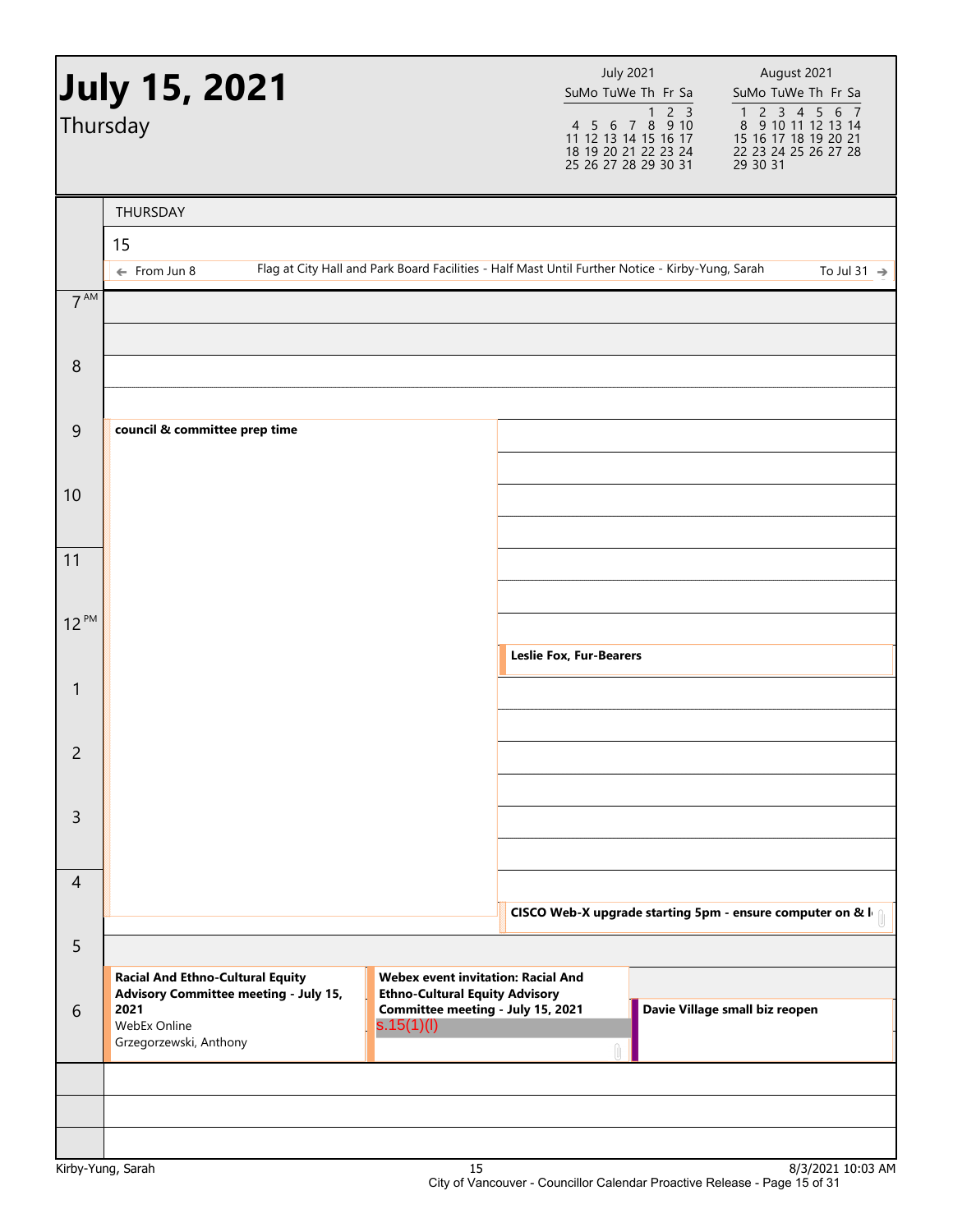| Friday          | July 16, 2021           |  | <b>July 2021</b><br>SuMo TuWe Th Fr Sa                                                           | August 2021<br>SuMo TuWe Th Fr Sa<br>1 2 3 4 5 6 7<br>8 9 10 11 12 13 14<br>15 16 17 18 19 20 21<br>22 23 24 25 26 27 28<br>29 30 31 |
|-----------------|-------------------------|--|--------------------------------------------------------------------------------------------------|--------------------------------------------------------------------------------------------------------------------------------------|
|                 | <b>FRIDAY</b>           |  |                                                                                                  |                                                                                                                                      |
|                 | 16                      |  |                                                                                                  |                                                                                                                                      |
| $7^{\text{AM}}$ | $\leftarrow$ From Jun 8 |  | Flag at City Hall and Park Board Facilities - Half Mast Until Further Notice - Kirby-Yung, Sarah | To Jul 31 $\rightarrow$                                                                                                              |
|                 |                         |  |                                                                                                  |                                                                                                                                      |
| $\, 8$          |                         |  |                                                                                                  |                                                                                                                                      |
| $\overline{9}$  |                         |  |                                                                                                  |                                                                                                                                      |
| 10              |                         |  |                                                                                                  |                                                                                                                                      |
| 11              |                         |  |                                                                                                  |                                                                                                                                      |
| $12^{PM}$       |                         |  |                                                                                                  |                                                                                                                                      |
|                 |                         |  |                                                                                                  |                                                                                                                                      |
| $\mathbf{1}$    |                         |  |                                                                                                  |                                                                                                                                      |
| $\overline{c}$  |                         |  |                                                                                                  |                                                                                                                                      |
| $\mathsf 3$     |                         |  |                                                                                                  |                                                                                                                                      |
|                 |                         |  |                                                                                                  |                                                                                                                                      |
| $\overline{4}$  |                         |  |                                                                                                  |                                                                                                                                      |
| $\overline{5}$  |                         |  |                                                                                                  |                                                                                                                                      |
|                 |                         |  |                                                                                                  |                                                                                                                                      |
| $\sqrt{6}$      |                         |  |                                                                                                  |                                                                                                                                      |
|                 |                         |  |                                                                                                  |                                                                                                                                      |
|                 |                         |  |                                                                                                  |                                                                                                                                      |
|                 |                         |  |                                                                                                  |                                                                                                                                      |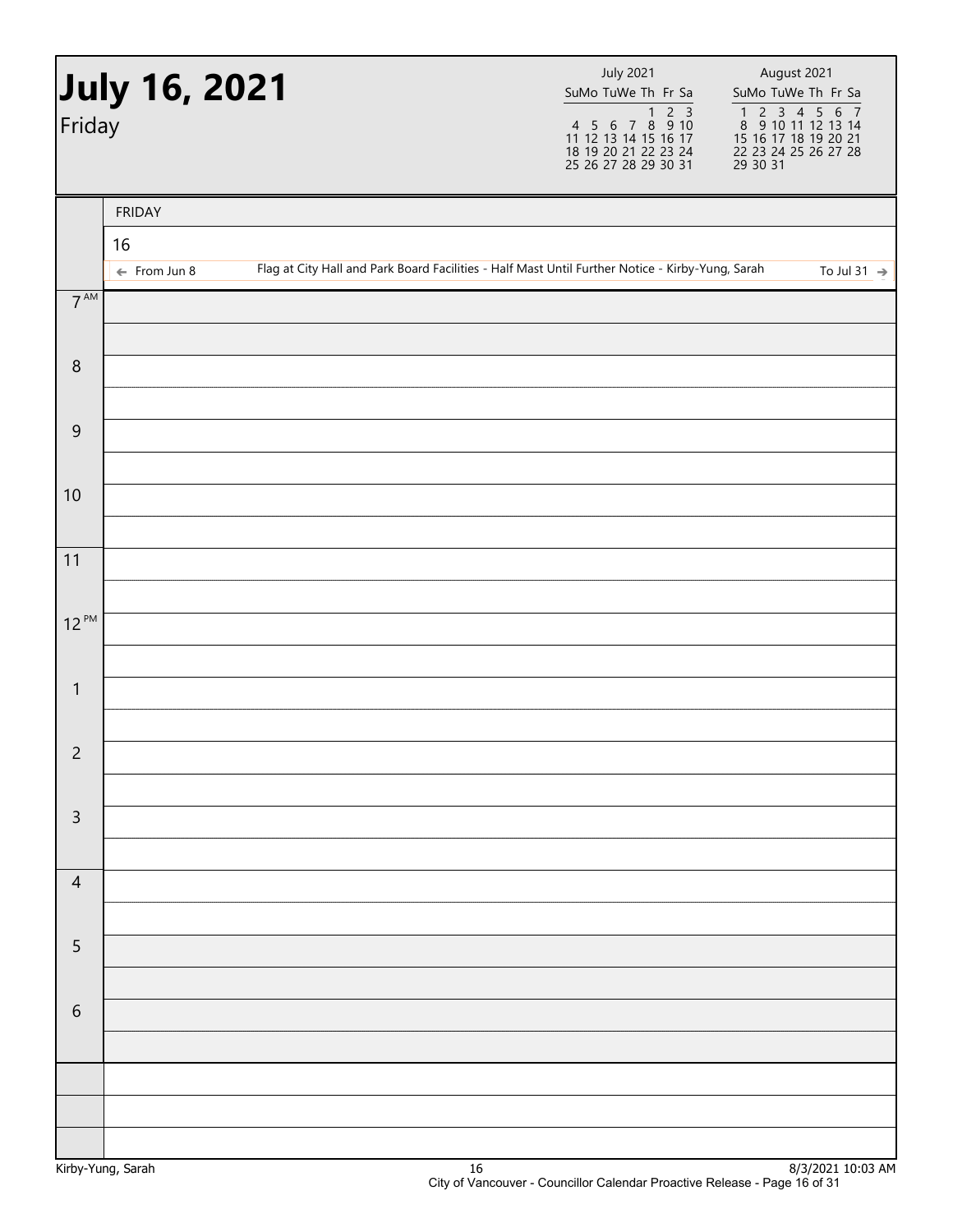|                 | <b>July 17, 2021</b><br>Saturday |                                                                                                  | <b>July 2021</b><br>SuMo TuWe Th Fr Sa |  | August 2021<br>SuMo TuWe Th Fr Sa<br>1 2 3 4 5 6 7<br>8 9 10 11 12 13 14<br>15 16 17 18 19 20 21<br>22 23 24 25 26 27 28<br>29 30 31 |
|-----------------|----------------------------------|--------------------------------------------------------------------------------------------------|----------------------------------------|--|--------------------------------------------------------------------------------------------------------------------------------------|
|                 | SATURDAY                         |                                                                                                  |                                        |  |                                                                                                                                      |
|                 | 17                               |                                                                                                  |                                        |  |                                                                                                                                      |
|                 | $\leftarrow$ From Jun 8          | Flag at City Hall and Park Board Facilities - Half Mast Until Further Notice - Kirby-Yung, Sarah |                                        |  | To Jul 31 $\rightarrow$                                                                                                              |
| $7^{\text{AM}}$ |                                  |                                                                                                  |                                        |  |                                                                                                                                      |
| $\, 8$          |                                  |                                                                                                  |                                        |  |                                                                                                                                      |
| $\mathsf 9$     |                                  |                                                                                                  |                                        |  |                                                                                                                                      |
| 10              |                                  |                                                                                                  |                                        |  |                                                                                                                                      |
| 11              |                                  |                                                                                                  |                                        |  |                                                                                                                                      |
| $12^{PM}$       |                                  |                                                                                                  |                                        |  |                                                                                                                                      |
| $\mathbf{1}$    |                                  |                                                                                                  |                                        |  |                                                                                                                                      |
| $\overline{c}$  |                                  |                                                                                                  |                                        |  |                                                                                                                                      |
| $\mathsf 3$     |                                  |                                                                                                  |                                        |  |                                                                                                                                      |
|                 |                                  |                                                                                                  |                                        |  |                                                                                                                                      |
| $\overline{4}$  |                                  |                                                                                                  |                                        |  |                                                                                                                                      |
| $\sqrt{5}$      |                                  |                                                                                                  |                                        |  |                                                                                                                                      |
| $\sqrt{6}$      |                                  |                                                                                                  |                                        |  |                                                                                                                                      |
|                 |                                  |                                                                                                  |                                        |  |                                                                                                                                      |
|                 |                                  |                                                                                                  |                                        |  |                                                                                                                                      |
|                 |                                  |                                                                                                  |                                        |  |                                                                                                                                      |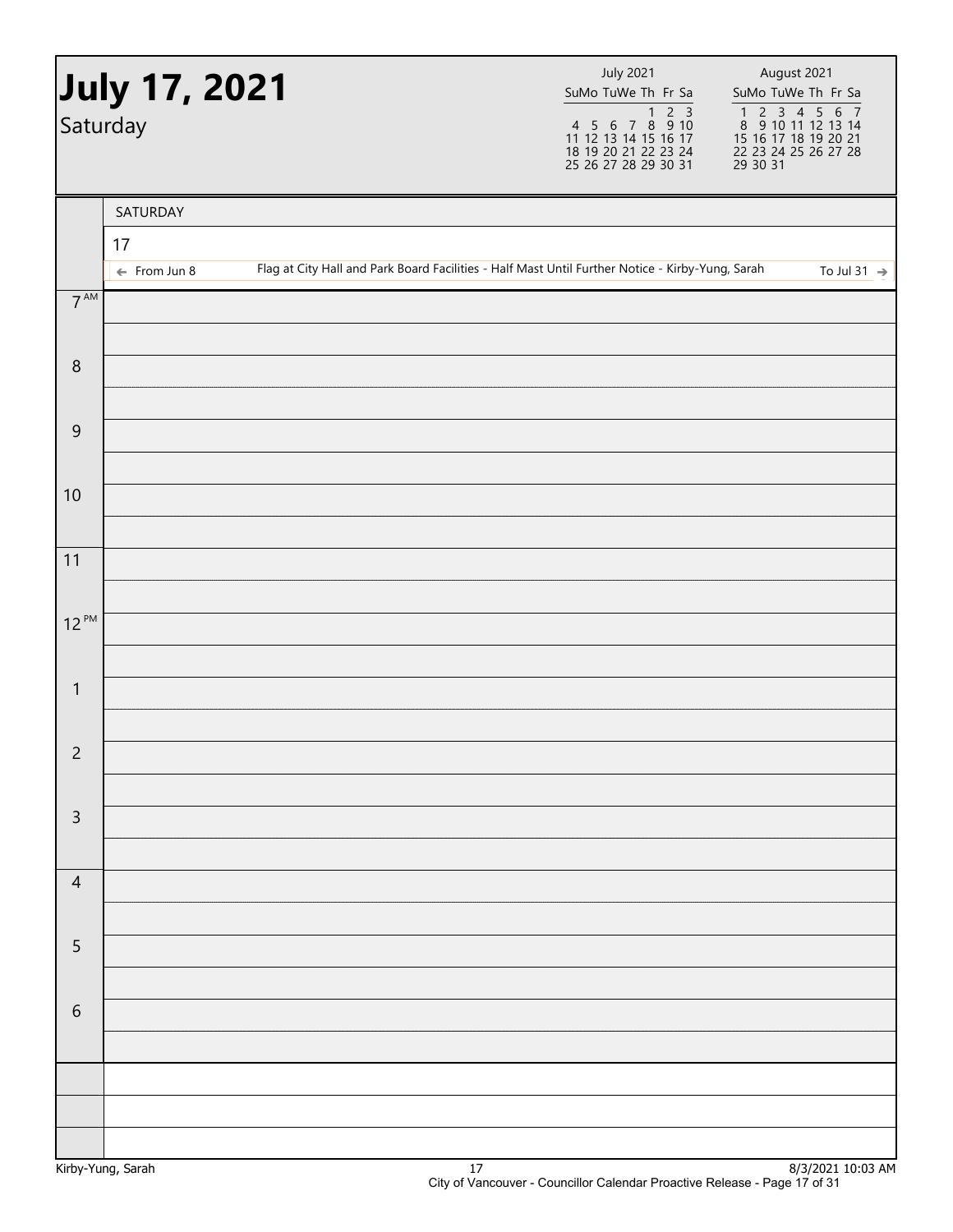| Sunday          | July 18, 2021                 |  | <b>July 2021</b><br>SuMo TuWe Th Fr Sa                                                           | August 2021<br>SuMo TuWe Th Fr Sa<br>1 2 3 4 5 6 7<br>8 9 10 11 12 13 14<br>15 16 17 18 19 20 21<br>22 23 24 25 26 27 28<br>29 30 31 |
|-----------------|-------------------------------|--|--------------------------------------------------------------------------------------------------|--------------------------------------------------------------------------------------------------------------------------------------|
|                 | SUNDAY                        |  |                                                                                                  |                                                                                                                                      |
|                 | 18<br>$\leftarrow$ From Jun 8 |  | Flag at City Hall and Park Board Facilities - Half Mast Until Further Notice - Kirby-Yung, Sarah | To Jul 31 $\rightarrow$                                                                                                              |
| $7^{\text{AM}}$ |                               |  |                                                                                                  |                                                                                                                                      |
| $\,8\,$         |                               |  |                                                                                                  |                                                                                                                                      |
| 9               |                               |  |                                                                                                  |                                                                                                                                      |
| 10              |                               |  |                                                                                                  |                                                                                                                                      |
| 11              |                               |  |                                                                                                  |                                                                                                                                      |
| $12^{PM}$       |                               |  |                                                                                                  |                                                                                                                                      |
| $\mathbf{1}$    |                               |  |                                                                                                  |                                                                                                                                      |
| $\overline{c}$  |                               |  |                                                                                                  |                                                                                                                                      |
| $\mathsf 3$     |                               |  |                                                                                                  |                                                                                                                                      |
| $\overline{4}$  |                               |  |                                                                                                  |                                                                                                                                      |
| 5               |                               |  |                                                                                                  |                                                                                                                                      |
| 6               |                               |  |                                                                                                  |                                                                                                                                      |
|                 |                               |  |                                                                                                  |                                                                                                                                      |
|                 |                               |  |                                                                                                  |                                                                                                                                      |
|                 |                               |  |                                                                                                  |                                                                                                                                      |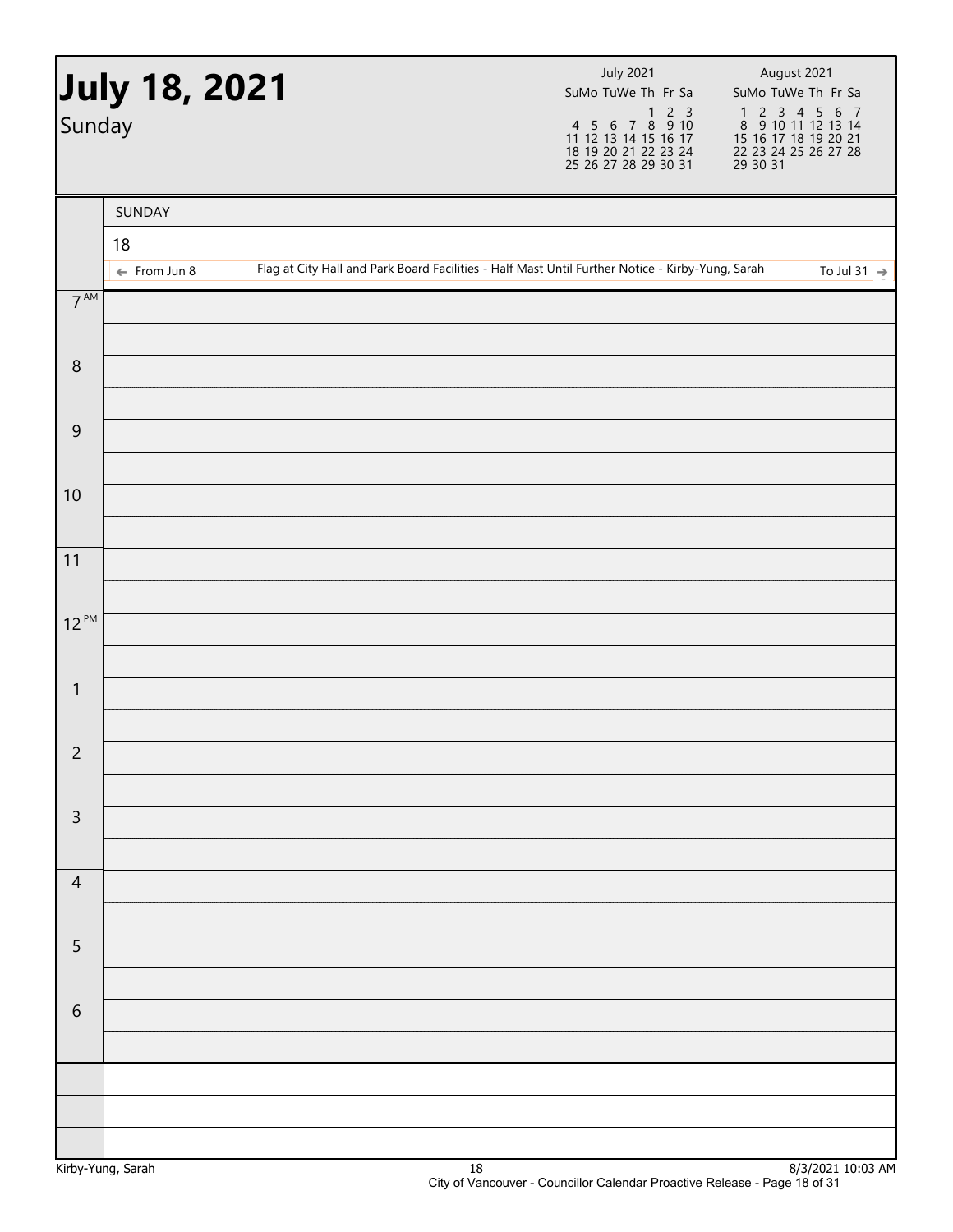|                | <b>July 19, 2021</b>                                                                                                        | <b>July 2021</b><br>SuMo TuWe Th Fr Sa                                                                                   | August 2021<br>SuMo TuWe Th Fr Sa                                                               |
|----------------|-----------------------------------------------------------------------------------------------------------------------------|--------------------------------------------------------------------------------------------------------------------------|-------------------------------------------------------------------------------------------------|
| Monday         |                                                                                                                             | 2 <sub>3</sub><br>$\mathbf{1}$<br>4 5 6 7 8 9 10<br>11 12 13 14 15 16 17<br>18 19 20 21 22 23 24<br>25 26 27 28 29 30 31 | 1 2 3 4 5 6 7<br>8 9 10 11 12 13 14<br>15 16 17 18 19 20 21<br>22 23 24 25 26 27 28<br>29 30 31 |
|                | <b>MONDAY</b>                                                                                                               |                                                                                                                          |                                                                                                 |
|                | 19                                                                                                                          |                                                                                                                          |                                                                                                 |
|                | Flag at City Hall and Park Board Facilities - Half Mast Until Further Notice - Kirby-Yung, Sarah<br>$\leftarrow$ From Jun 8 |                                                                                                                          | To Jul 31 $\rightarrow$                                                                         |
|                | Submit Draft Motion for Staff Feedback by 5pm for September 21st Council (See Link Below) - Councillor's Meeting Calendar   |                                                                                                                          |                                                                                                 |
| $7^{AM}$       |                                                                                                                             |                                                                                                                          |                                                                                                 |
|                |                                                                                                                             |                                                                                                                          |                                                                                                 |
| 8              |                                                                                                                             |                                                                                                                          |                                                                                                 |
| 9              |                                                                                                                             |                                                                                                                          |                                                                                                 |
|                |                                                                                                                             |                                                                                                                          |                                                                                                 |
| 10             |                                                                                                                             |                                                                                                                          |                                                                                                 |
|                | <b>Mike Smyth Show</b>                                                                                                      |                                                                                                                          |                                                                                                 |
| 11             |                                                                                                                             |                                                                                                                          |                                                                                                 |
|                |                                                                                                                             |                                                                                                                          |                                                                                                 |
| $12^{PM}$      |                                                                                                                             |                                                                                                                          |                                                                                                 |
|                | Mike Wiebe - Easy Park briefing                                                                                             |                                                                                                                          |                                                                                                 |
| $\mathbf{1}$   | Staff/Council Briefing - 1:00 - 1:45 pm - Climate Emergency                                                                 | Council Briefing - July 19, 2021                                                                                         |                                                                                                 |
|                | <b>Parking Program</b><br>Cascadia Room (formerly Committee Room 1)                                                         | WebEx Online<br>Grzegorzewski, Anthony                                                                                   |                                                                                                 |
| $\overline{2}$ | <b>CC Meeting Requests</b>                                                                                                  |                                                                                                                          |                                                                                                 |
|                | ۞                                                                                                                           |                                                                                                                          |                                                                                                 |
| 3              |                                                                                                                             |                                                                                                                          |                                                                                                 |
|                |                                                                                                                             |                                                                                                                          |                                                                                                 |
| $\overline{4}$ |                                                                                                                             |                                                                                                                          |                                                                                                 |
|                |                                                                                                                             |                                                                                                                          |                                                                                                 |
| 5              | AGENDA: Public Art Committee - Working Meeting - July 19, 2021<br>WebEx Online<br>Tosoff, Tamara                            |                                                                                                                          |                                                                                                 |
| 6              |                                                                                                                             |                                                                                                                          | Û                                                                                               |
|                |                                                                                                                             |                                                                                                                          |                                                                                                 |
|                |                                                                                                                             |                                                                                                                          |                                                                                                 |
|                |                                                                                                                             |                                                                                                                          |                                                                                                 |
|                |                                                                                                                             |                                                                                                                          |                                                                                                 |
|                | $\overline{10}$                                                                                                             |                                                                                                                          | 0.0202130.02                                                                                    |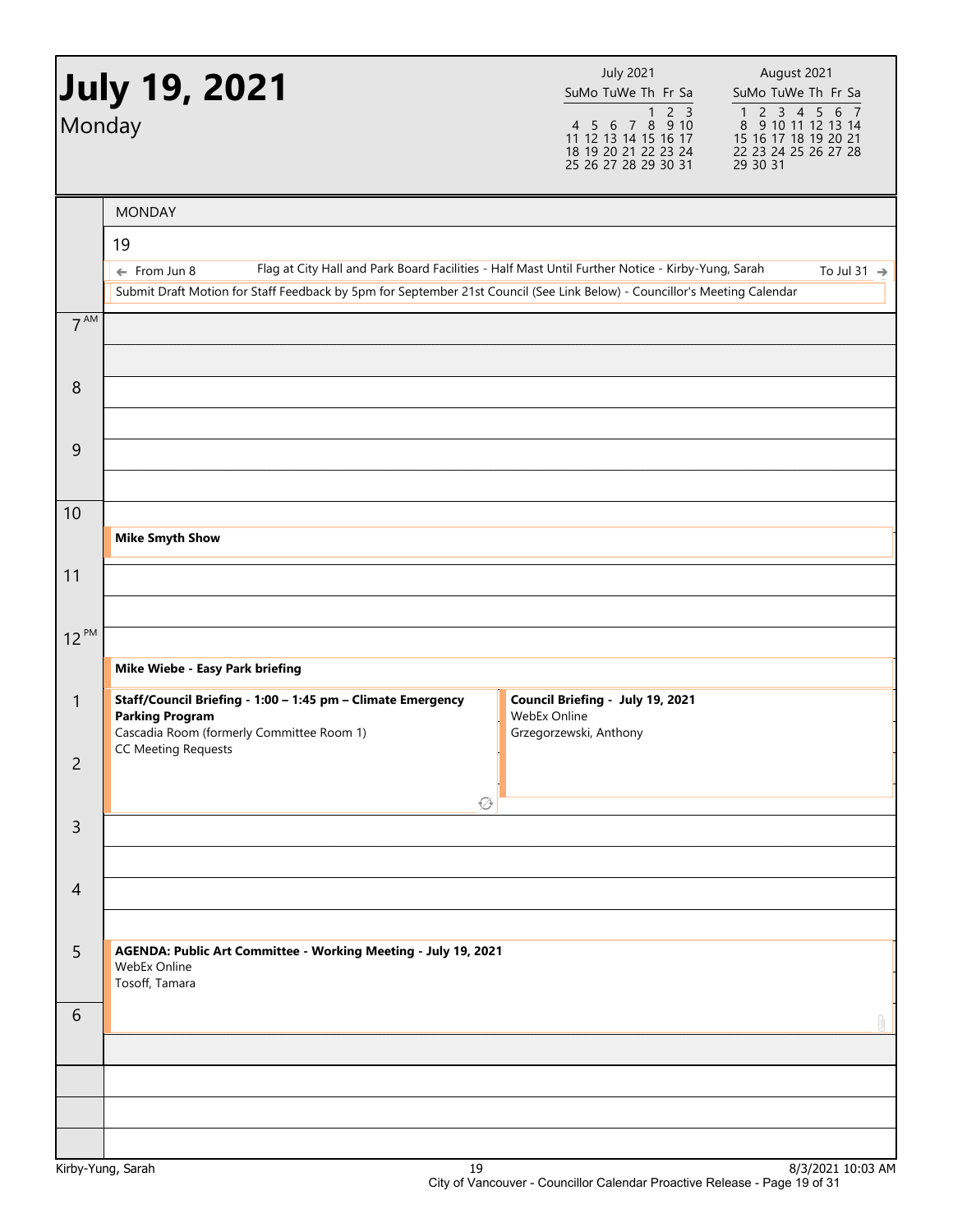| Tuesday         | <b>July 20, 2021</b>                                                          |                                                                                                  | <b>July 2021</b><br>SuMo TuWe Th Fr Sa<br>4 5 6 7 8 9 10<br>11 12 13 14 15 16 17<br>18 19 20 21 22 23 24 | August 2021<br>SuMo TuWe Th Fr Sa<br>$\begin{array}{cccccc}\n1 & 2 & 3 & 4 & 5 & 6 & 7 \\ 8 & 9 & 10 & 11 & 12 & 13 & 14\n\end{array}$<br>15 16 17 18 19 20 21<br>22 23 24 25 26 27 28 |
|-----------------|-------------------------------------------------------------------------------|--------------------------------------------------------------------------------------------------|----------------------------------------------------------------------------------------------------------|----------------------------------------------------------------------------------------------------------------------------------------------------------------------------------------|
|                 |                                                                               |                                                                                                  | 25 26 27 28 29 30 31                                                                                     | 29 30 31                                                                                                                                                                               |
|                 | TUESDAY<br>20<br>$\leftarrow$ From Jun 8                                      | Flag at City Hall and Park Board Facilities - Half Mast Until Further Notice - Kirby-Yung, Sarah |                                                                                                          | To Jul 31 $\rightarrow$                                                                                                                                                                |
| $7^{\text{AM}}$ |                                                                               |                                                                                                  |                                                                                                          |                                                                                                                                                                                        |
| 8               |                                                                               |                                                                                                  |                                                                                                          |                                                                                                                                                                                        |
| 9               | [EXT] DEI Workshops - Vancouver Art<br>Gallery<br>via Zoom<br>Lindsay Sherman | <b>Council - July 20, 2021</b><br>WebEx Online<br>Kennett, Bonnie                                | Council<br>Council Chamber                                                                               |                                                                                                                                                                                        |
| 10              | $\varnothing$ $\parallel$                                                     |                                                                                                  | <b>CC Meeting Requests</b>                                                                               |                                                                                                                                                                                        |
| 11              |                                                                               |                                                                                                  |                                                                                                          |                                                                                                                                                                                        |
| $12^{PM}$       |                                                                               |                                                                                                  |                                                                                                          |                                                                                                                                                                                        |
| 1               |                                                                               |                                                                                                  |                                                                                                          |                                                                                                                                                                                        |
| 2               | In Camera - July 20, 2021<br>WebEx Online<br>Swanston, Denise                 |                                                                                                  |                                                                                                          |                                                                                                                                                                                        |
| $\overline{3}$  |                                                                               |                                                                                                  |                                                                                                          |                                                                                                                                                                                        |
| $\overline{4}$  |                                                                               |                                                                                                  |                                                                                                          |                                                                                                                                                                                        |
| 5               |                                                                               |                                                                                                  |                                                                                                          |                                                                                                                                                                                        |
| 6               |                                                                               |                                                                                                  |                                                                                                          |                                                                                                                                                                                        |
|                 |                                                                               |                                                                                                  |                                                                                                          |                                                                                                                                                                                        |
|                 |                                                                               |                                                                                                  |                                                                                                          |                                                                                                                                                                                        |
|                 |                                                                               |                                                                                                  |                                                                                                          |                                                                                                                                                                                        |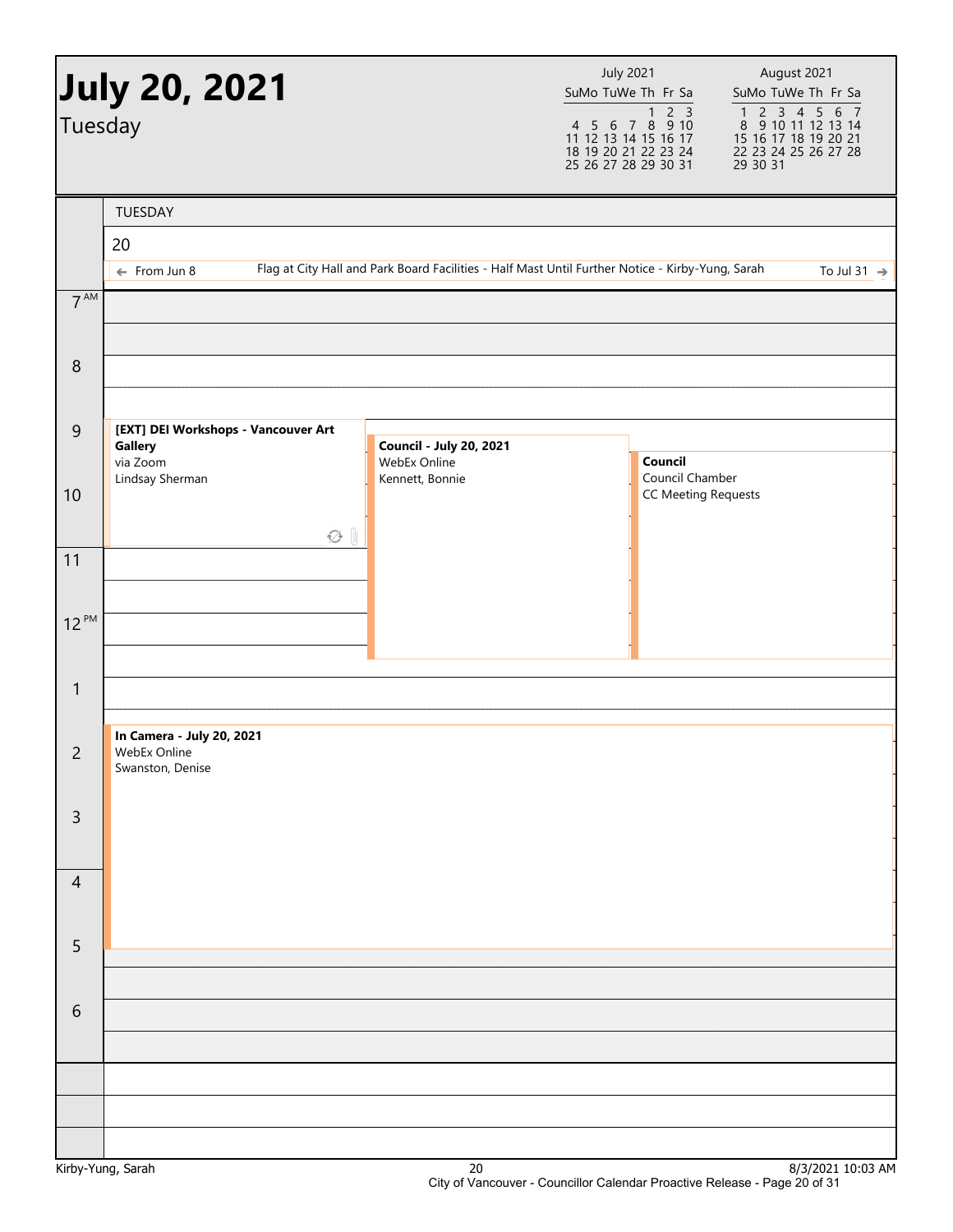|                | July 21, 2021<br>Wednesday                                                                                                        |                                                                                                  | <b>July 2021</b><br>SuMo TuWe Th Fr Sa<br>1 2 3<br>4 5 6 7 8 9 10<br>11 12 13 14 15 16 17<br>18 19 20 21 22 23 24<br>25 26 27 28 29 30 31 |                   | August 2021<br>SuMo TuWe Th Fr Sa<br>$\begin{array}{cccccc}\n1 & 2 & 3 & 4 & 5 & 6 & 7 \\ 8 & 9 & 10 & 11 & 12 & 13 & 14\n\end{array}$<br>15 16 17 18 19 20 21<br>22 23 24 25 26 27 28<br>29 30 31 |
|----------------|-----------------------------------------------------------------------------------------------------------------------------------|--------------------------------------------------------------------------------------------------|-------------------------------------------------------------------------------------------------------------------------------------------|-------------------|----------------------------------------------------------------------------------------------------------------------------------------------------------------------------------------------------|
|                | WEDNESDAY                                                                                                                         |                                                                                                  |                                                                                                                                           |                   |                                                                                                                                                                                                    |
|                | 21                                                                                                                                |                                                                                                  |                                                                                                                                           |                   |                                                                                                                                                                                                    |
|                | $\leftarrow$ From Jun 8<br>REMINDER: Quotes for Info Bulletin (submit to Maria by 12pm on Thursday) (maria.pontikis@vancouver.ca) | Flag at City Hall and Park Board Facilities - Half Mast Until Further Notice - Kirby-Yung, Sarah |                                                                                                                                           |                   | To Jul 31 $\Rightarrow$                                                                                                                                                                            |
| $7^{AM}$       |                                                                                                                                   |                                                                                                  |                                                                                                                                           |                   |                                                                                                                                                                                                    |
|                |                                                                                                                                   |                                                                                                  |                                                                                                                                           |                   |                                                                                                                                                                                                    |
| 8              |                                                                                                                                   |                                                                                                  |                                                                                                                                           |                   |                                                                                                                                                                                                    |
|                |                                                                                                                                   |                                                                                                  |                                                                                                                                           |                   |                                                                                                                                                                                                    |
| 9              |                                                                                                                                   |                                                                                                  |                                                                                                                                           |                   |                                                                                                                                                                                                    |
|                | <b>Standing Committee on City Finance and</b><br><b>Services</b>                                                                  | <b>Standing Committee on City Finance and</b><br>Services - Wednesday, July 21, 2021             |                                                                                                                                           |                   |                                                                                                                                                                                                    |
| 10             | Council Chamber<br><b>CC Meeting Requests</b>                                                                                     | WebEx Online<br>Choi, Rowena                                                                     |                                                                                                                                           |                   |                                                                                                                                                                                                    |
|                |                                                                                                                                   |                                                                                                  |                                                                                                                                           |                   |                                                                                                                                                                                                    |
| 11             |                                                                                                                                   |                                                                                                  |                                                                                                                                           |                   |                                                                                                                                                                                                    |
| $12^{PM}$      |                                                                                                                                   |                                                                                                  |                                                                                                                                           |                   |                                                                                                                                                                                                    |
|                |                                                                                                                                   |                                                                                                  |                                                                                                                                           |                   |                                                                                                                                                                                                    |
| $\mathbf{1}$   |                                                                                                                                   |                                                                                                  |                                                                                                                                           |                   |                                                                                                                                                                                                    |
|                |                                                                                                                                   |                                                                                                  |                                                                                                                                           |                   |                                                                                                                                                                                                    |
| $\overline{2}$ |                                                                                                                                   |                                                                                                  |                                                                                                                                           |                   |                                                                                                                                                                                                    |
|                |                                                                                                                                   |                                                                                                  |                                                                                                                                           |                   |                                                                                                                                                                                                    |
| $\overline{3}$ |                                                                                                                                   |                                                                                                  |                                                                                                                                           |                   |                                                                                                                                                                                                    |
| $\overline{4}$ |                                                                                                                                   |                                                                                                  |                                                                                                                                           |                   |                                                                                                                                                                                                    |
|                |                                                                                                                                   |                                                                                                  |                                                                                                                                           |                   |                                                                                                                                                                                                    |
| 5              |                                                                                                                                   |                                                                                                  |                                                                                                                                           |                   |                                                                                                                                                                                                    |
|                |                                                                                                                                   |                                                                                                  |                                                                                                                                           |                   |                                                                                                                                                                                                    |
| 6              |                                                                                                                                   |                                                                                                  |                                                                                                                                           | See Below         | <b>STRUT - Rainbow Foundation of Hope</b>                                                                                                                                                          |
|                |                                                                                                                                   |                                                                                                  |                                                                                                                                           | Kirby-Yung, Sarah |                                                                                                                                                                                                    |
|                |                                                                                                                                   |                                                                                                  |                                                                                                                                           |                   |                                                                                                                                                                                                    |
|                |                                                                                                                                   |                                                                                                  |                                                                                                                                           |                   |                                                                                                                                                                                                    |
|                |                                                                                                                                   |                                                                                                  |                                                                                                                                           |                   |                                                                                                                                                                                                    |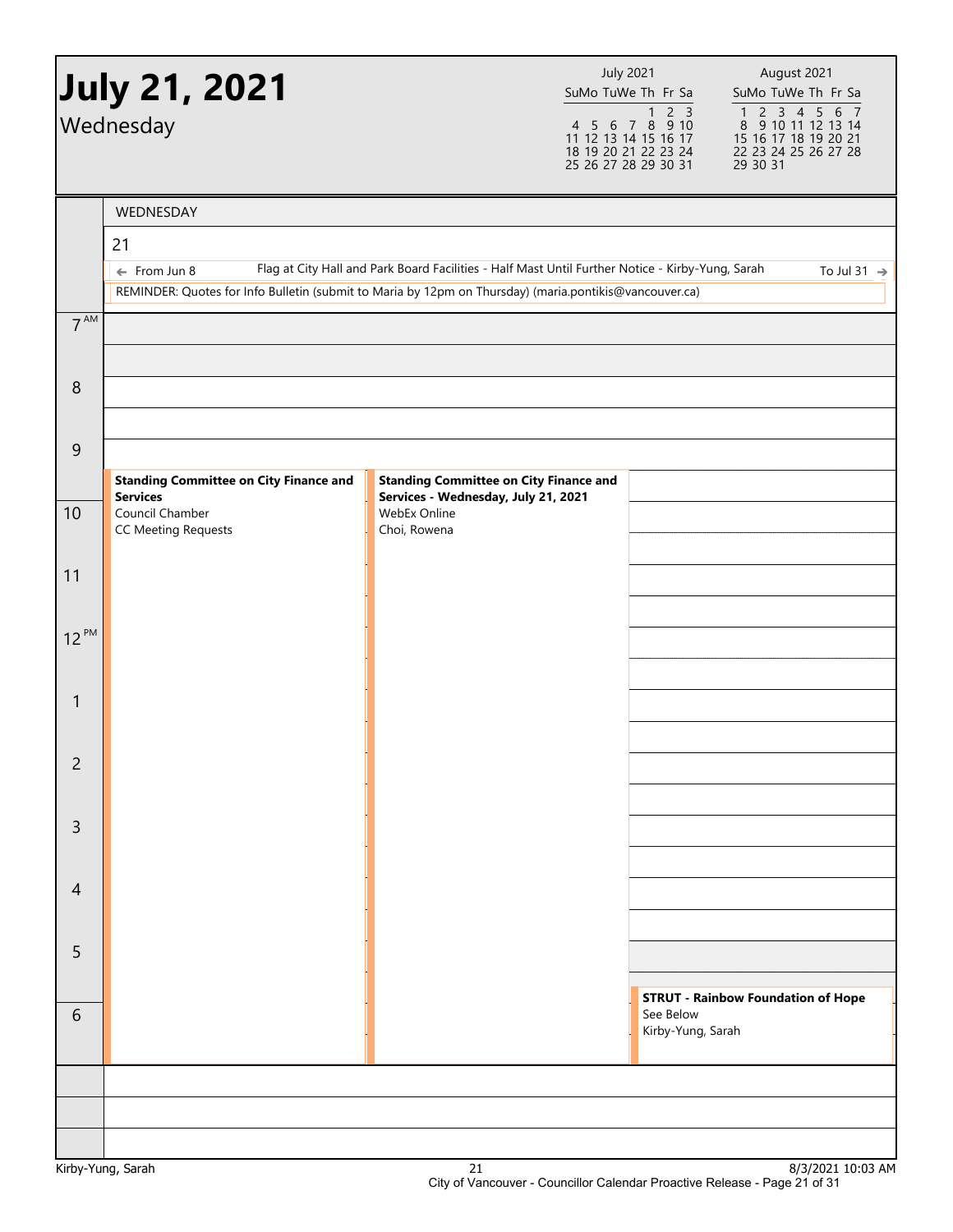|                 | <b>July 22, 2021</b>                                                                                           | <b>July 2021</b><br>August 2021<br>SuMo TuWe Th Fr Sa<br>SuMo TuWe Th Fr Sa                                                                                                                                                                             |
|-----------------|----------------------------------------------------------------------------------------------------------------|---------------------------------------------------------------------------------------------------------------------------------------------------------------------------------------------------------------------------------------------------------|
|                 | Thursday                                                                                                       | $\begin{array}{cccccc}\n1 & 2 & 3 & 4 & 5 & 6 & 7 \\ 8 & 9 & 10 & 11 & 12 & 13 & 14\n\end{array}$<br>4 5 6 7 8 9 10<br>11 12 13 14 15 16 17<br>15 16 17 18 19 20 21<br>18 19 20 21 22 23 24<br>22 23 24 25 26 27 28<br>29 30 31<br>25 26 27 28 29 30 31 |
|                 | THURSDAY                                                                                                       |                                                                                                                                                                                                                                                         |
|                 | 22                                                                                                             |                                                                                                                                                                                                                                                         |
|                 | $\leftarrow$ From Jun 8                                                                                        | Flag at City Hall and Park Board Facilities - Half Mast Until Further Notice - Kirby-Yung, Sarah<br>To Jul 31 $\rightarrow$                                                                                                                             |
| 7 <sup>AM</sup> |                                                                                                                |                                                                                                                                                                                                                                                         |
| 8               |                                                                                                                |                                                                                                                                                                                                                                                         |
| $\overline{9}$  | <b>Auditor General Recruitment Committee</b><br>WebEx Online<br>Choi, Rowena                                   | Auditor General Recruitment Committee (followed by In Camera)<br>Council Chamber (CITYVAN)<br><b>CC Meeting Requests</b>                                                                                                                                |
|                 | <b>Reconvening Standing Committee on City Finance and Services</b><br>meeting (reconvening from July 21, 2021) | <b>Reconvening Standing Committee on City Finance and Services</b><br>meeting (reconvening from July 21, 2021)                                                                                                                                          |
| 10              | Council Chamber (CITYVAN)<br><b>CC Meeting Requests</b>                                                        | WebEx Online<br>Choi, Rowena                                                                                                                                                                                                                            |
| 11              |                                                                                                                |                                                                                                                                                                                                                                                         |
|                 | <b>Council quotes to Maria by 11am</b>                                                                         |                                                                                                                                                                                                                                                         |
| $12^{PM}$       |                                                                                                                |                                                                                                                                                                                                                                                         |
|                 |                                                                                                                |                                                                                                                                                                                                                                                         |
| 1               |                                                                                                                |                                                                                                                                                                                                                                                         |
|                 |                                                                                                                |                                                                                                                                                                                                                                                         |
| $\overline{2}$  |                                                                                                                |                                                                                                                                                                                                                                                         |
|                 |                                                                                                                |                                                                                                                                                                                                                                                         |
| $\overline{3}$  |                                                                                                                |                                                                                                                                                                                                                                                         |
|                 |                                                                                                                |                                                                                                                                                                                                                                                         |
| $\overline{4}$  | <b>City TV</b>                                                                                                 |                                                                                                                                                                                                                                                         |
|                 | <b>CBC On the Coast with Gloria Macarenko</b>                                                                  |                                                                                                                                                                                                                                                         |
| 5               |                                                                                                                |                                                                                                                                                                                                                                                         |
|                 |                                                                                                                |                                                                                                                                                                                                                                                         |
| 6               |                                                                                                                |                                                                                                                                                                                                                                                         |
|                 |                                                                                                                |                                                                                                                                                                                                                                                         |
|                 |                                                                                                                |                                                                                                                                                                                                                                                         |
|                 |                                                                                                                |                                                                                                                                                                                                                                                         |
|                 |                                                                                                                |                                                                                                                                                                                                                                                         |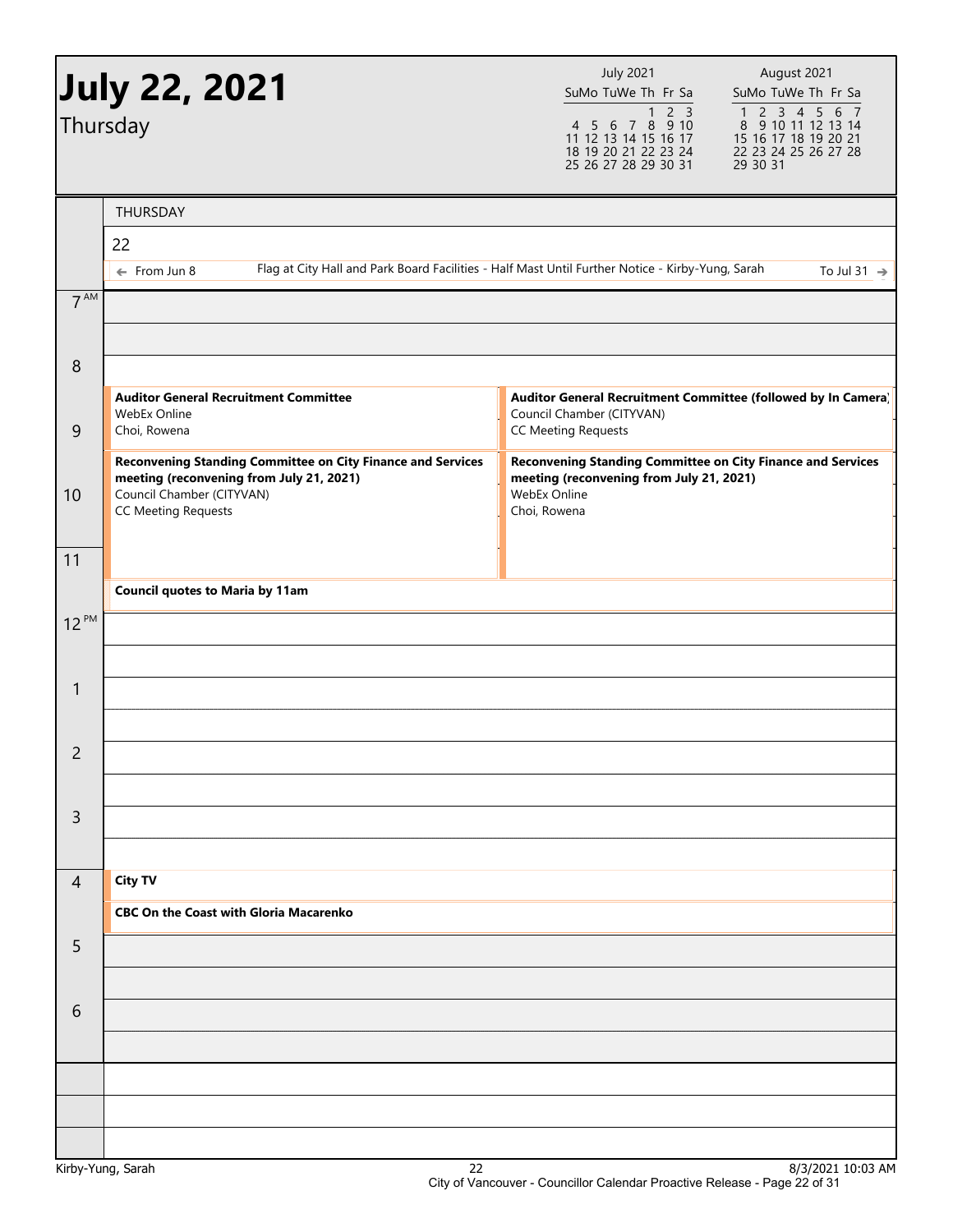|                  | <b>July 23, 2021</b>                                                                                                                | <b>July 2021</b><br>SuMo TuWe Th Fr Sa<br>2 <sub>3</sub><br>$\mathbf{1}$                                                                        | August 2021<br>SuMo TuWe Th Fr Sa                                                                                                                             |
|------------------|-------------------------------------------------------------------------------------------------------------------------------------|-------------------------------------------------------------------------------------------------------------------------------------------------|---------------------------------------------------------------------------------------------------------------------------------------------------------------|
| Friday           |                                                                                                                                     | 4 5 6 7 8 9 10<br>11 12 13 14 15 16 17<br>18 19 20 21 22 23 24<br>25 26 27 28 29 30 31                                                          | $\begin{array}{cccccc}\n1 & 2 & 3 & 4 & 5 & 6 & 7 \\ 8 & 9 & 10 & 11 & 12 & 13 & 14\n\end{array}$<br>15 16 17 18 19 20 21<br>22 23 24 25 26 27 28<br>29 30 31 |
|                  | <b>FRIDAY</b>                                                                                                                       |                                                                                                                                                 |                                                                                                                                                               |
|                  | 23                                                                                                                                  |                                                                                                                                                 |                                                                                                                                                               |
|                  | Flag at City Hall and Park Board Facilities - Half Mast Until Further Notice - Kirby-Yung, Sarah<br>$\leftarrow$ From Jun 8         |                                                                                                                                                 | To Jul 31 $\rightarrow$                                                                                                                                       |
| 7 <sup>AM</sup>  |                                                                                                                                     |                                                                                                                                                 |                                                                                                                                                               |
| $\boldsymbol{8}$ |                                                                                                                                     |                                                                                                                                                 |                                                                                                                                                               |
| $\mathsf 9$      |                                                                                                                                     |                                                                                                                                                 |                                                                                                                                                               |
| 10               | BC Hydro, Clean Power 2040 Webinar (Date 2 of 2)<br>TBD<br>Kirby-Yung, Sarah                                                        |                                                                                                                                                 |                                                                                                                                                               |
| 11               |                                                                                                                                     |                                                                                                                                                 |                                                                                                                                                               |
| $12^{PM}$        |                                                                                                                                     |                                                                                                                                                 |                                                                                                                                                               |
| $\mathbf{1}$     | [EXT] Invitation: Employ to Empower Walk @ Fri Jul 23, 2021 1p<br>268 Keefer St, Vancouver, BC V6A 1X5, Canada<br>Kirby-Yung, Sarah | [EXT] Invitation: Employ to Empower Walk @ Fri Jul 23, 2021 1p<br>268 Keefer St, Vancouver, BC V6A 1X5, Canada<br>christina@employtoempower.com | Û                                                                                                                                                             |
| $\overline{2}$   |                                                                                                                                     |                                                                                                                                                 |                                                                                                                                                               |
| $\mathsf{3}$     |                                                                                                                                     |                                                                                                                                                 |                                                                                                                                                               |
| $\overline{4}$   |                                                                                                                                     |                                                                                                                                                 |                                                                                                                                                               |
| 5                |                                                                                                                                     |                                                                                                                                                 |                                                                                                                                                               |
| 6                |                                                                                                                                     |                                                                                                                                                 |                                                                                                                                                               |
|                  |                                                                                                                                     |                                                                                                                                                 |                                                                                                                                                               |
|                  |                                                                                                                                     |                                                                                                                                                 |                                                                                                                                                               |
|                  | n-                                                                                                                                  |                                                                                                                                                 | 0000110.07                                                                                                                                                    |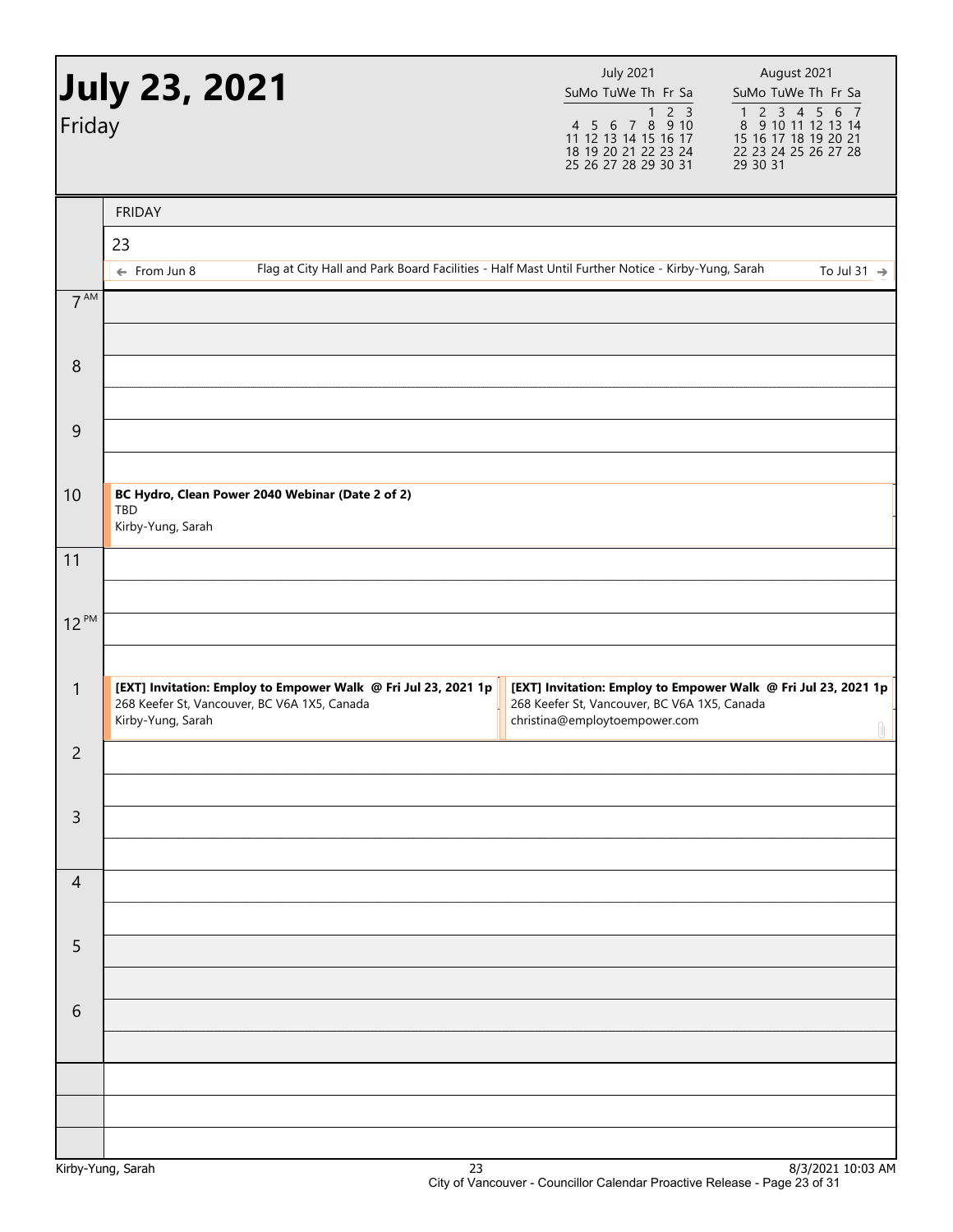|                  | July 24, 2021<br>Saturday |                                                                                                                 | <b>July 2021</b><br>SuMo TuWe Th Fr Sa                                                           | August 2021<br>SuMo TuWe Th Fr Sa<br>1 2 3 4 5 6 7<br>8 9 10 11 12 13 14<br>15 16 17 18 19 20 21<br>22 23 24 25 26 27 28<br>29 30 31 |
|------------------|---------------------------|-----------------------------------------------------------------------------------------------------------------|--------------------------------------------------------------------------------------------------|--------------------------------------------------------------------------------------------------------------------------------------|
|                  | SATURDAY                  |                                                                                                                 |                                                                                                  |                                                                                                                                      |
|                  | 24                        |                                                                                                                 |                                                                                                  |                                                                                                                                      |
|                  | $\leftarrow$ From Jun 8   |                                                                                                                 | Flag at City Hall and Park Board Facilities - Half Mast Until Further Notice - Kirby-Yung, Sarah | To Jul 31 $\rightarrow$                                                                                                              |
| $7^{\text{AM}}$  |                           |                                                                                                                 |                                                                                                  |                                                                                                                                      |
| $\,8\,$          |                           |                                                                                                                 |                                                                                                  |                                                                                                                                      |
| $\boldsymbol{9}$ |                           |                                                                                                                 |                                                                                                  |                                                                                                                                      |
| 10               |                           |                                                                                                                 |                                                                                                  |                                                                                                                                      |
| 11               |                           |                                                                                                                 |                                                                                                  |                                                                                                                                      |
| $12^{PM}$        |                           |                                                                                                                 |                                                                                                  |                                                                                                                                      |
| $\mathbf{1}$     |                           |                                                                                                                 |                                                                                                  |                                                                                                                                      |
| $\overline{c}$   |                           |                                                                                                                 |                                                                                                  |                                                                                                                                      |
| $\mathsf{3}$     |                           |                                                                                                                 |                                                                                                  |                                                                                                                                      |
| $\overline{4}$   |                           |                                                                                                                 |                                                                                                  |                                                                                                                                      |
| 5                |                           |                                                                                                                 |                                                                                                  |                                                                                                                                      |
| $\sqrt{6}$       |                           |                                                                                                                 |                                                                                                  |                                                                                                                                      |
|                  |                           | 7:00pm - 9:00pm ArtParty! Festival Opening @ QAF 2021 (SUM gallary _Sun Wah Centre Rooftop - 268 Keefer Street) |                                                                                                  | $\blacktriangledown$                                                                                                                 |
|                  |                           |                                                                                                                 |                                                                                                  |                                                                                                                                      |
|                  |                           |                                                                                                                 |                                                                                                  | 0.02021                                                                                                                              |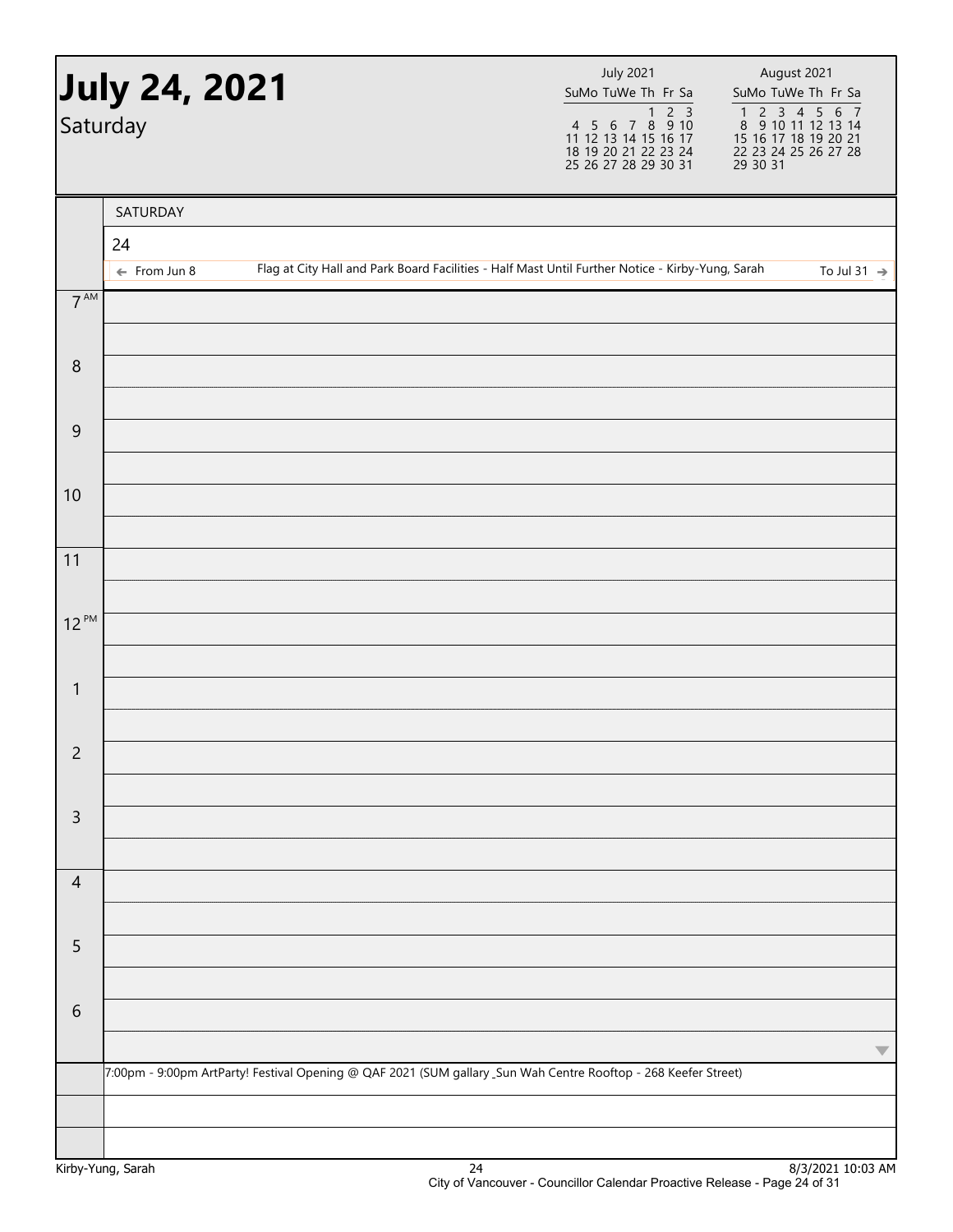| Sunday          | July 25, 2021           |  | <b>July 2021</b><br>SuMo TuWe Th Fr Sa | August 2021<br>SuMo TuWe Th Fr Sa<br>1 2 3 4 5 6 7<br>8 9 10 11 12 13 14<br>15 16 17 18 19 20 21<br>22 23 24 25 26 27 28<br>29 30 31 |                         |
|-----------------|-------------------------|--|----------------------------------------|--------------------------------------------------------------------------------------------------------------------------------------|-------------------------|
|                 | SUNDAY                  |  |                                        |                                                                                                                                      |                         |
|                 | 25                      |  |                                        |                                                                                                                                      |                         |
|                 | $\leftarrow$ From Jun 8 |  |                                        | Flag at City Hall and Park Board Facilities - Half Mast Until Further Notice - Kirby-Yung, Sarah                                     | To Jul 31 $\rightarrow$ |
| $7^{\text{AM}}$ |                         |  |                                        |                                                                                                                                      |                         |
| $\, 8$          |                         |  |                                        |                                                                                                                                      |                         |
| $\overline{9}$  |                         |  |                                        |                                                                                                                                      |                         |
| 10              |                         |  |                                        |                                                                                                                                      |                         |
| 11              |                         |  |                                        |                                                                                                                                      |                         |
| $12^{PM}$       |                         |  |                                        |                                                                                                                                      |                         |
|                 |                         |  |                                        |                                                                                                                                      |                         |
| $\mathbf{1}$    |                         |  |                                        |                                                                                                                                      |                         |
| $\overline{c}$  |                         |  |                                        |                                                                                                                                      |                         |
| $\mathsf 3$     |                         |  |                                        |                                                                                                                                      |                         |
|                 |                         |  |                                        |                                                                                                                                      |                         |
| $\overline{4}$  |                         |  |                                        |                                                                                                                                      |                         |
| $\overline{5}$  |                         |  |                                        |                                                                                                                                      |                         |
|                 |                         |  |                                        |                                                                                                                                      |                         |
| $\sqrt{6}$      |                         |  |                                        |                                                                                                                                      |                         |
|                 |                         |  |                                        |                                                                                                                                      |                         |
|                 |                         |  |                                        |                                                                                                                                      |                         |
|                 |                         |  |                                        |                                                                                                                                      |                         |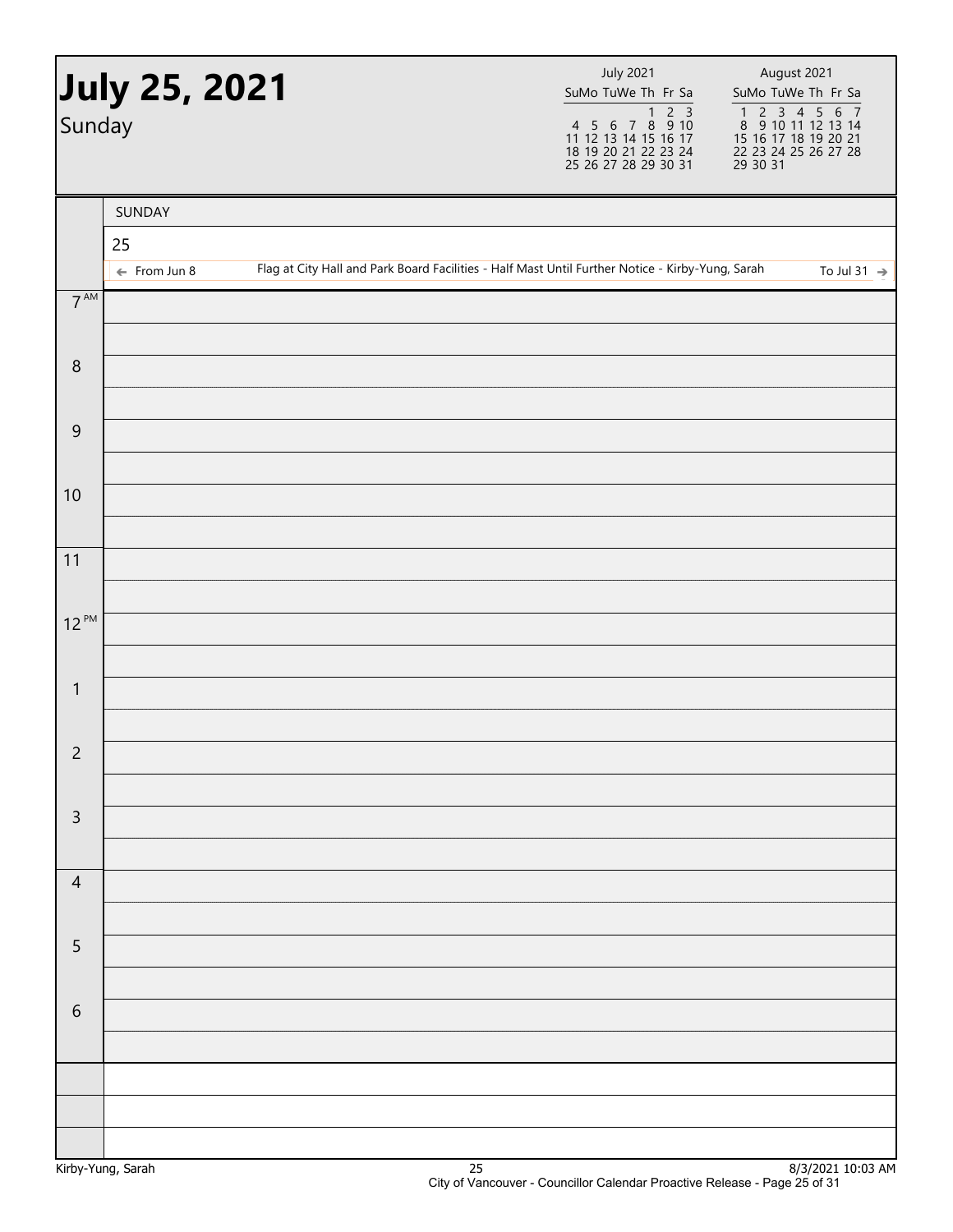|                 | July 26, 2021 <b>)</b><br>Monday                                                                                                              | <b>July 2021</b><br>August 2021<br>SuMo TuWe Th Fr Sa<br>SuMo TuWe Th Fr Sa<br>1 2 3 4 5 6 7<br>2 <sub>3</sub><br>$\mathbf{1}$<br>4 5 6 7 8 9 10<br>8 9 10 11 12 13 14<br>11 12 13 14 15 16 17<br>15 16 17 18 19 20 21<br>18 19 20 21 22 23 24<br>22 23 24 25 26 27 28<br>25 26 27 28 29 30 31<br>29 30 31 |
|-----------------|-----------------------------------------------------------------------------------------------------------------------------------------------|------------------------------------------------------------------------------------------------------------------------------------------------------------------------------------------------------------------------------------------------------------------------------------------------------------|
|                 | <b>MONDAY</b>                                                                                                                                 |                                                                                                                                                                                                                                                                                                            |
|                 | 26                                                                                                                                            |                                                                                                                                                                                                                                                                                                            |
|                 | $\leftarrow$ From Jun 8                                                                                                                       | Flag at City Hall and Park Board Facilities - Half Mast Until Further Notice - Kirby-Yung, Sarah<br>To Jul 31 $\rightarrow$                                                                                                                                                                                |
|                 | Pride Week Flags at Vancouver City Hall - Kirby-Yung, Sarah<br>Micro-Weddings for LGBTQAI2S+ Couples - Kirby-Yung, Sarah                      | To Aug 1                                                                                                                                                                                                                                                                                                   |
| 7 <sup>AM</sup> |                                                                                                                                               |                                                                                                                                                                                                                                                                                                            |
| 8               |                                                                                                                                               |                                                                                                                                                                                                                                                                                                            |
|                 | <b>Housing Announcement</b>                                                                                                                   |                                                                                                                                                                                                                                                                                                            |
| 9               | <b>Special Council</b><br>Council Chamber (CITYVAN)                                                                                           | Special Council Meeting + In Camera on July 26, 2021<br>WebEx Online                                                                                                                                                                                                                                       |
| 10              | <b>CC Meeting Requests</b>                                                                                                                    | Choi, Rowena                                                                                                                                                                                                                                                                                               |
| 11<br>$12^{PM}$ | Virtual Pride Launch, Proclamation and Flag Raising<br>Councillors' parking lot on the north side of Vancouver City Hall<br>Kirby-Yung, Sarah |                                                                                                                                                                                                                                                                                                            |
| 1               |                                                                                                                                               |                                                                                                                                                                                                                                                                                                            |
| $\overline{c}$  | [EXT] Wesgroup 1450 West Georgia; Teams Meeting; Dean Johnso                                                                                  | [EXT] Wesgroup 1450 West Georgia; Teams Meeting; Kirby-Yung, S                                                                                                                                                                                                                                             |
| 3               |                                                                                                                                               |                                                                                                                                                                                                                                                                                                            |
| $\overline{4}$  | [EXT] Updated invitation: 365 Railway St - Allied & Cllr Domin                                                                                | [EXT] Updated invitation: 365 Railway St - Allied & Cllr Dominatc                                                                                                                                                                                                                                          |
| 5               |                                                                                                                                               |                                                                                                                                                                                                                                                                                                            |
| 6               |                                                                                                                                               |                                                                                                                                                                                                                                                                                                            |
|                 |                                                                                                                                               |                                                                                                                                                                                                                                                                                                            |
|                 | Kirby-Yung, Sarah<br>26                                                                                                                       | 8/3/2021 10:03 AM                                                                                                                                                                                                                                                                                          |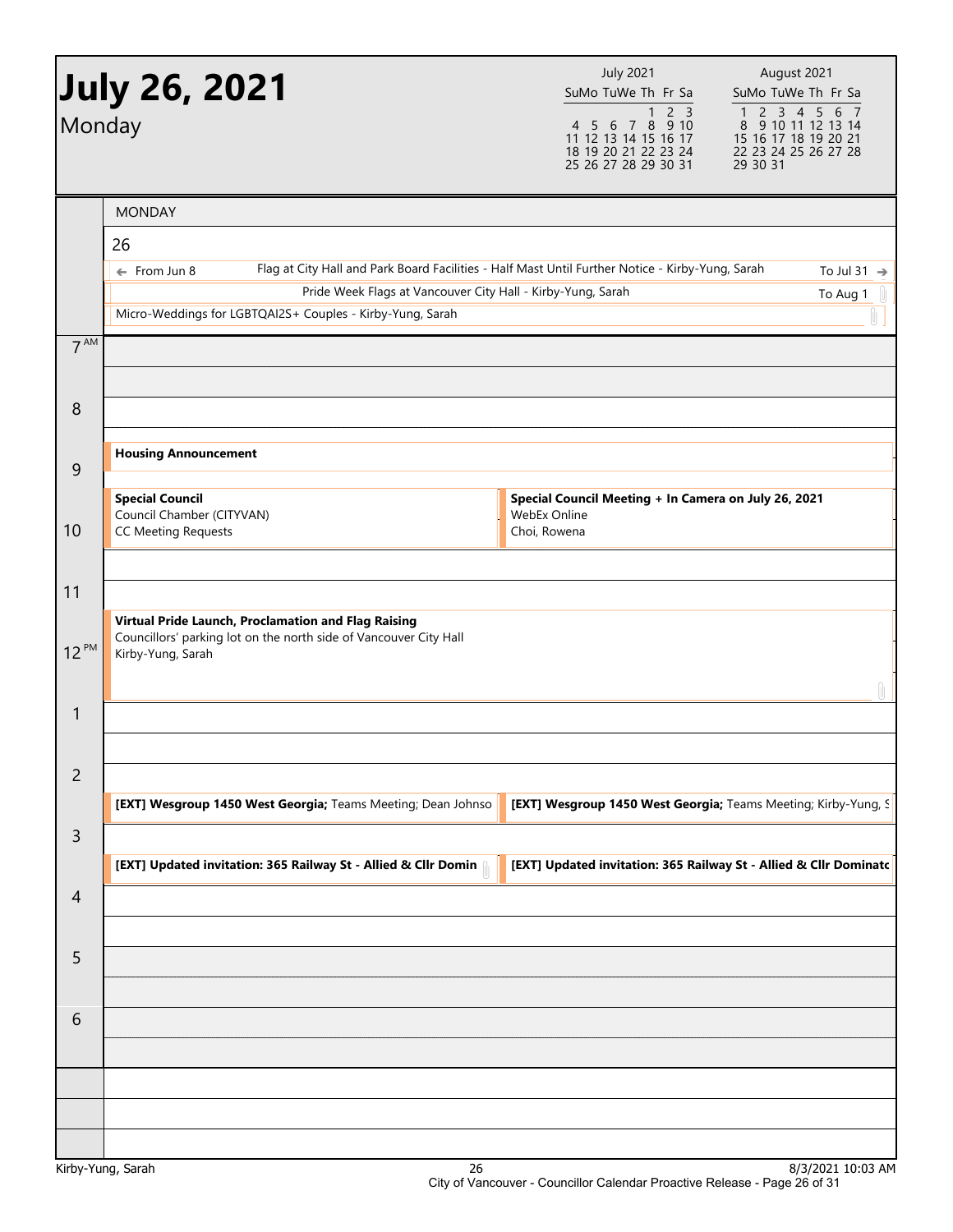| Tuesday         | <b>July 27, 2021</b>                                |                                                                                                  | <b>July 2021</b><br>SuMo TuWe Th Fr Sa<br>4 5 6 7 8 9 10<br>11 12 13 14 15 16 17<br>18 19 20 21 22 23 24<br>25 26 27 28 29 30 31 | August 2021<br>SuMo TuWe Th Fr Sa<br>$\begin{array}{cccccc}\n1 & 2 & 3 & 4 & 5 & 6 & 7 \\ 8 & 9 & 10 & 11 & 12 & 13 & 14\n\end{array}$<br>15 16 17 18 19 20 21<br>22 23 24 25 26 27 28<br>$\overline{29}$ $\overline{30}$ $\overline{31}$ |
|-----------------|-----------------------------------------------------|--------------------------------------------------------------------------------------------------|----------------------------------------------------------------------------------------------------------------------------------|-------------------------------------------------------------------------------------------------------------------------------------------------------------------------------------------------------------------------------------------|
|                 | TUESDAY                                             |                                                                                                  |                                                                                                                                  |                                                                                                                                                                                                                                           |
|                 | 27                                                  |                                                                                                  |                                                                                                                                  |                                                                                                                                                                                                                                           |
|                 | $\leftarrow$ From Jun 8<br>$\leftarrow$ From Jul 26 | Flag at City Hall and Park Board Facilities - Half Mast Until Further Notice - Kirby-Yung, Sarah | Pride Week Flags at Vancouver City Hall - Kirby-Yung, Sarah                                                                      | To Jul 31 $\rightarrow$<br>To Aug 1 $\Rightarrow$                                                                                                                                                                                         |
| $7^{\text{AM}}$ |                                                     |                                                                                                  |                                                                                                                                  |                                                                                                                                                                                                                                           |
|                 |                                                     |                                                                                                  |                                                                                                                                  |                                                                                                                                                                                                                                           |
| $\,8\,$         |                                                     |                                                                                                  |                                                                                                                                  |                                                                                                                                                                                                                                           |
|                 |                                                     |                                                                                                  |                                                                                                                                  |                                                                                                                                                                                                                                           |
| $\overline{9}$  |                                                     |                                                                                                  |                                                                                                                                  |                                                                                                                                                                                                                                           |
| 10              |                                                     |                                                                                                  |                                                                                                                                  |                                                                                                                                                                                                                                           |
|                 |                                                     |                                                                                                  |                                                                                                                                  |                                                                                                                                                                                                                                           |
| 11              |                                                     |                                                                                                  |                                                                                                                                  |                                                                                                                                                                                                                                           |
|                 |                                                     |                                                                                                  |                                                                                                                                  |                                                                                                                                                                                                                                           |
| $12^{PM}$       |                                                     |                                                                                                  |                                                                                                                                  |                                                                                                                                                                                                                                           |
|                 |                                                     |                                                                                                  |                                                                                                                                  |                                                                                                                                                                                                                                           |
| $\mathbf{1}$    |                                                     |                                                                                                  |                                                                                                                                  |                                                                                                                                                                                                                                           |
| $\overline{c}$  |                                                     |                                                                                                  |                                                                                                                                  |                                                                                                                                                                                                                                           |
|                 |                                                     |                                                                                                  |                                                                                                                                  |                                                                                                                                                                                                                                           |
| $\mathsf 3$     |                                                     |                                                                                                  |                                                                                                                                  |                                                                                                                                                                                                                                           |
|                 |                                                     |                                                                                                  |                                                                                                                                  |                                                                                                                                                                                                                                           |
| $\overline{4}$  |                                                     |                                                                                                  |                                                                                                                                  |                                                                                                                                                                                                                                           |
|                 |                                                     |                                                                                                  |                                                                                                                                  |                                                                                                                                                                                                                                           |
| 5               |                                                     |                                                                                                  |                                                                                                                                  |                                                                                                                                                                                                                                           |
| $\sqrt{6}$      |                                                     |                                                                                                  |                                                                                                                                  |                                                                                                                                                                                                                                           |
|                 |                                                     |                                                                                                  |                                                                                                                                  |                                                                                                                                                                                                                                           |
|                 |                                                     |                                                                                                  |                                                                                                                                  |                                                                                                                                                                                                                                           |
|                 |                                                     |                                                                                                  |                                                                                                                                  |                                                                                                                                                                                                                                           |
|                 |                                                     |                                                                                                  |                                                                                                                                  |                                                                                                                                                                                                                                           |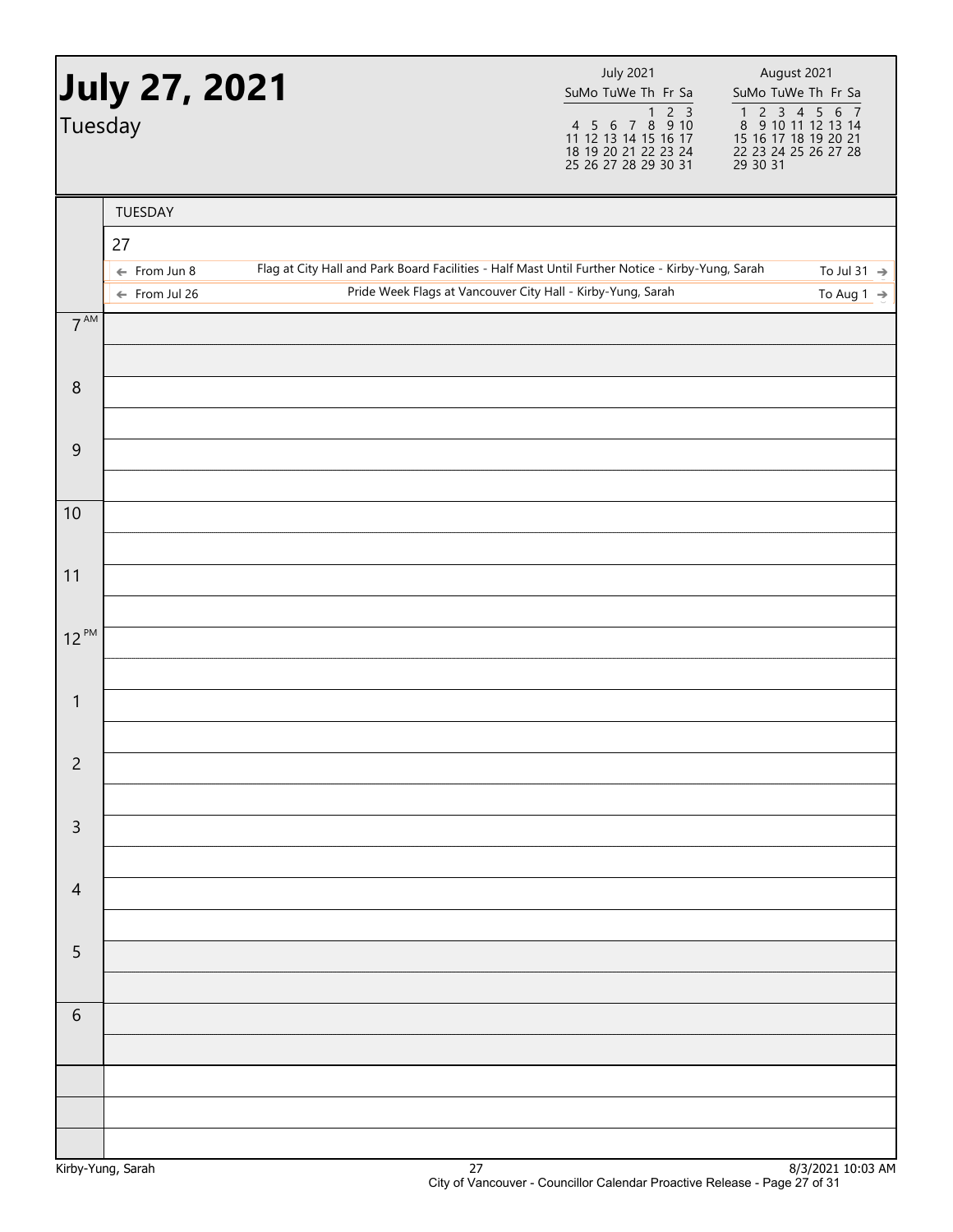|                   | <b>July 28, 2021</b><br>Wednesday                                                                                           | <b>July 2021</b><br>SuMo TuWe Th Fr Sa<br>2 <sub>3</sub><br>1<br>4 5 6 7 8 9 10<br>11 12 13 14 15 16 17<br>18 19 20 21 22 23 24<br>25 26 27 28 29 30 31 | August 2021<br>SuMo TuWe Th Fr Sa<br>1 2 3 4 5 6 7<br>8 9 10 11 12 13 14<br>15 16 17 18 19 20 21<br>22 23 24 25 26 27 28<br>29 30 31 |
|-------------------|-----------------------------------------------------------------------------------------------------------------------------|---------------------------------------------------------------------------------------------------------------------------------------------------------|--------------------------------------------------------------------------------------------------------------------------------------|
|                   | WEDNESDAY                                                                                                                   |                                                                                                                                                         |                                                                                                                                      |
|                   | 28                                                                                                                          |                                                                                                                                                         |                                                                                                                                      |
|                   | Flag at City Hall and Park Board Facilities - Half Mast Until Further Notice - Kirby-Yung, Sarah<br>$\leftarrow$ From Jun 8 |                                                                                                                                                         | To Jul 31 $\rightarrow$                                                                                                              |
|                   | $\leftarrow$ From Jul 26                                                                                                    | Pride Week Flags at Vancouver City Hall - Kirby-Yung, Sarah                                                                                             | To Aug 1 $\rightarrow$                                                                                                               |
| $7^{AM}$          |                                                                                                                             |                                                                                                                                                         |                                                                                                                                      |
|                   |                                                                                                                             |                                                                                                                                                         |                                                                                                                                      |
| 8                 |                                                                                                                             |                                                                                                                                                         |                                                                                                                                      |
| $\overline{9}$    | 58 W. Hastings event                                                                                                        |                                                                                                                                                         |                                                                                                                                      |
|                   |                                                                                                                             |                                                                                                                                                         |                                                                                                                                      |
| 10                | <b>Salvation Army Downtown Eastside Shelter Opening</b><br>108 East Hastings Street<br>Kirby-Yung, Sarah                    |                                                                                                                                                         |                                                                                                                                      |
| 11                |                                                                                                                             |                                                                                                                                                         |                                                                                                                                      |
|                   | [EXT] Updated invitation: 800 Granville Cllr. Kirby-Yung mtg @ V<br>s.15(1)(l)                                              | [EXT] Updated invitation: 800 Granville Cllr. Kirby-Yung mtg @ W<br>s.15(1)(I)                                                                          |                                                                                                                                      |
| $12^{PM}$         | dan@poonigroup.com<br>Û                                                                                                     | Kirby-Yung, Sarah                                                                                                                                       |                                                                                                                                      |
|                   |                                                                                                                             |                                                                                                                                                         |                                                                                                                                      |
| $\mathbf{1}$      |                                                                                                                             |                                                                                                                                                         |                                                                                                                                      |
|                   | <b>Meeting with Vancouver Coalition of Neighbourgoods</b><br>Platform 7 - 2300 W Broadway, Vancouver, BC V6K 2E5            | <b>Meeting with Vancouver Coalition of Neighbourgoods</b><br>Platform 7 - 2300 W Broadway, Vancouver, BC V6K 2E5                                        |                                                                                                                                      |
| $\overline{c}$    | Kirby-Yung, Sarah                                                                                                           | Kirby-Yung, Sarah                                                                                                                                       |                                                                                                                                      |
|                   |                                                                                                                             |                                                                                                                                                         |                                                                                                                                      |
| $\mathsf{3}$      |                                                                                                                             |                                                                                                                                                         |                                                                                                                                      |
|                   |                                                                                                                             |                                                                                                                                                         |                                                                                                                                      |
| $\overline{4}$    |                                                                                                                             |                                                                                                                                                         |                                                                                                                                      |
|                   |                                                                                                                             |                                                                                                                                                         |                                                                                                                                      |
| 5                 |                                                                                                                             |                                                                                                                                                         |                                                                                                                                      |
| 6                 |                                                                                                                             |                                                                                                                                                         |                                                                                                                                      |
|                   |                                                                                                                             |                                                                                                                                                         |                                                                                                                                      |
|                   |                                                                                                                             |                                                                                                                                                         |                                                                                                                                      |
|                   |                                                                                                                             |                                                                                                                                                         |                                                                                                                                      |
|                   |                                                                                                                             |                                                                                                                                                         |                                                                                                                                      |
| Kirby-Yung, Sarah | 28                                                                                                                          |                                                                                                                                                         | 8/3/2021 10:03 AM                                                                                                                    |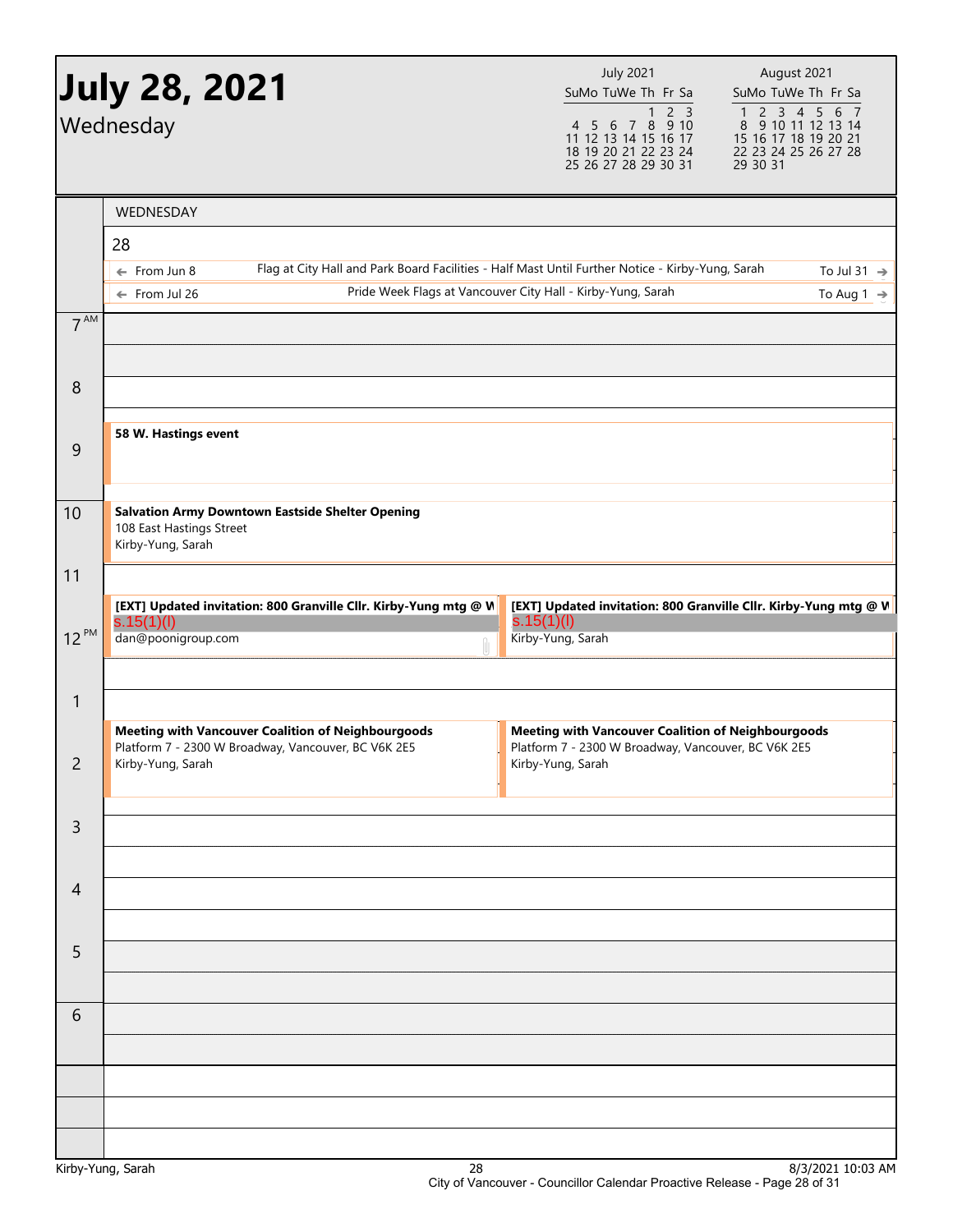|                | <b>July 29, 2021</b><br>Thursday                                                                                                       |                                                                                                  | <b>July 2021</b><br>SuMo TuWe Th Fr Sa<br>11 12 13 14 15 16 17<br>18 19 20 21 22 23 24<br>25 26 27 28 29 30 31 | $1 2 3$<br>4 5 6 7 8 9 10    | August 2021<br>SuMo TuWe Th Fr Sa<br>1 2 3 4 5 6 7<br>8 9 10 11 12 13 14<br>15 16 17 18 19 20 21<br>22 23 24 25 26 27 28<br>29 30 31 |
|----------------|----------------------------------------------------------------------------------------------------------------------------------------|--------------------------------------------------------------------------------------------------|----------------------------------------------------------------------------------------------------------------|------------------------------|--------------------------------------------------------------------------------------------------------------------------------------|
|                | <b>THURSDAY</b>                                                                                                                        |                                                                                                  |                                                                                                                |                              |                                                                                                                                      |
|                | 29                                                                                                                                     |                                                                                                  |                                                                                                                |                              |                                                                                                                                      |
|                | $\leftarrow$ From Jun 8<br>$\leftarrow$ From Jul 26                                                                                    | Flag at City Hall and Park Board Facilities - Half Mast Until Further Notice - Kirby-Yung, Sarah | Pride Week Flags at Vancouver City Hall - Kirby-Yung, Sarah                                                    |                              | To Jul 31 $\rightarrow$<br>To Aug 1 $\rightarrow$                                                                                    |
| $7^{AM}$       |                                                                                                                                        |                                                                                                  |                                                                                                                |                              |                                                                                                                                      |
| 8              |                                                                                                                                        |                                                                                                  |                                                                                                                |                              |                                                                                                                                      |
| 9              |                                                                                                                                        |                                                                                                  |                                                                                                                |                              |                                                                                                                                      |
| 10             | Cllr Kirby-Yung/ Paul check-in; Webex; Mochrie, Paul                                                                                   |                                                                                                  |                                                                                                                |                              | hold Cllr Kirby-Yung/ Paul check-in; tbc; Kirby-Yung, Sarah                                                                          |
|                |                                                                                                                                        |                                                                                                  |                                                                                                                |                              |                                                                                                                                      |
| 11             | [EXT] Meeting with Councillor Kirby-Yung/MLA Bailey<br>Tartine Bread & Pies (770 Beach Ave, Vancouver BC, Canada)<br>Kirby-Yung, Sarah |                                                                                                  |                                                                                                                |                              |                                                                                                                                      |
| $12^{PM}$      | <b>Metro Directors' Agenda Review Meeting</b><br>Webex - Details Below<br>Carr, Adriane                                                |                                                                                                  |                                                                                                                |                              | ♦                                                                                                                                    |
| $\mathbf{1}$   | <b>Special Council</b><br>WebEx Online<br><b>CC Meeting Requests</b>                                                                   | <b>Special Council</b><br>WebEx Online<br>Kirby-Yung, Sarah                                      |                                                                                                                | WebEx Online<br>Choi, Rowena | Special Council Meeting + In Camera on Ju                                                                                            |
| $\overline{c}$ | VAG Board online system training                                                                                                       |                                                                                                  |                                                                                                                |                              |                                                                                                                                      |
| 3              |                                                                                                                                        |                                                                                                  |                                                                                                                |                              |                                                                                                                                      |
| $\overline{4}$ |                                                                                                                                        |                                                                                                  |                                                                                                                |                              |                                                                                                                                      |
| 5              |                                                                                                                                        |                                                                                                  |                                                                                                                |                              |                                                                                                                                      |
|                |                                                                                                                                        |                                                                                                  |                                                                                                                |                              |                                                                                                                                      |
| 6              |                                                                                                                                        |                                                                                                  |                                                                                                                |                              |                                                                                                                                      |
|                |                                                                                                                                        |                                                                                                  |                                                                                                                |                              |                                                                                                                                      |
|                |                                                                                                                                        |                                                                                                  |                                                                                                                |                              |                                                                                                                                      |
|                | Kirby-Yung, Sarah                                                                                                                      | 29                                                                                               |                                                                                                                |                              | 8/3/2021 10:03 AM                                                                                                                    |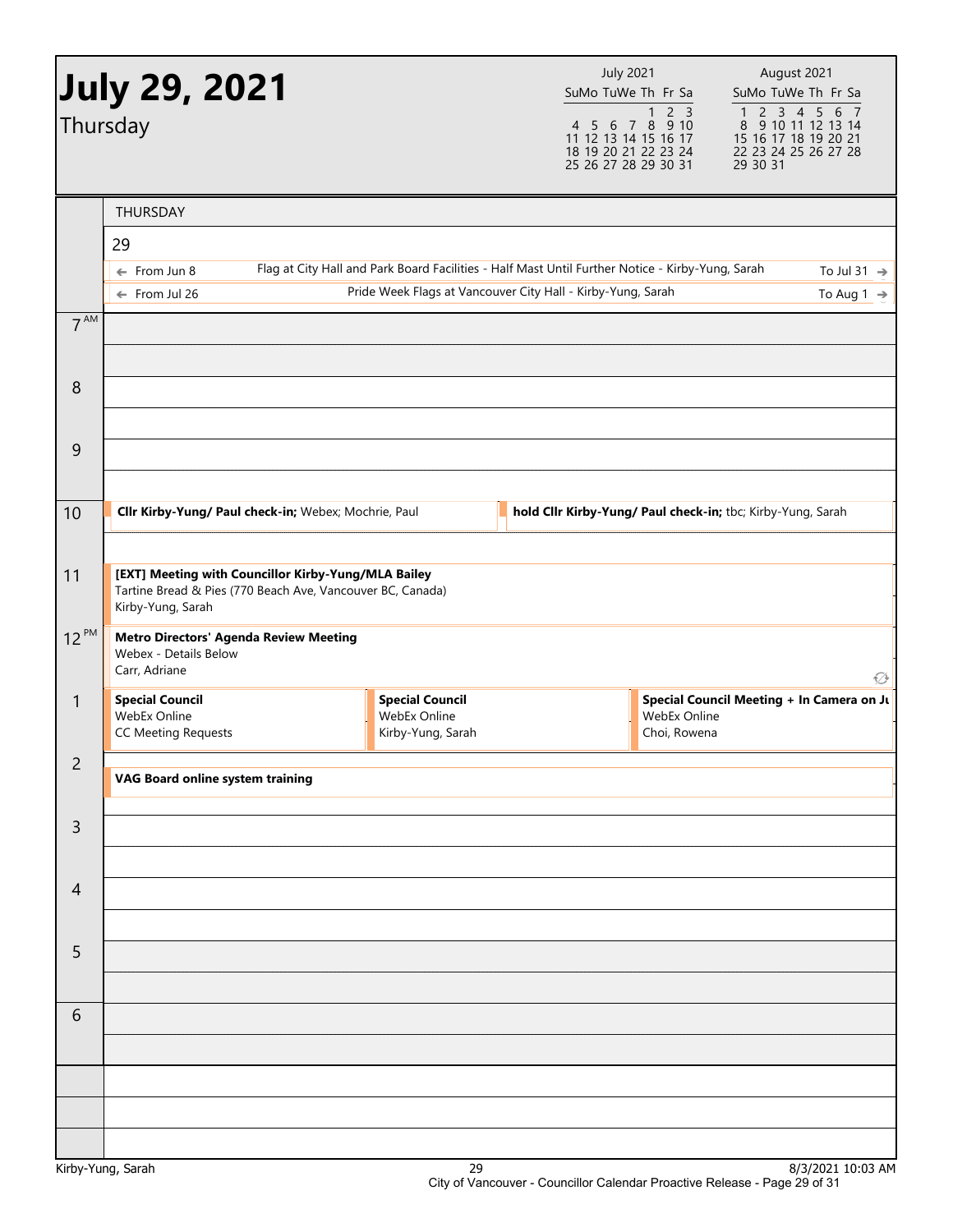| Friday           | July 30, 2021 <b>)</b>                                                                                                                                                                                                                                                                                 | <b>July 2021</b><br>SuMo TuWe Th Fr Sa<br>2 <sub>3</sub><br>$\mathbf{1}$<br>4 5 6 7 8 9 10<br>11 12 13 14 15 16 17<br>18 19 20 21 22 23 24<br>25 26 27 28 29 30 31 | August 2021<br>SuMo TuWe Th Fr Sa<br>$\begin{array}{cccccc}\n1 & 2 & 3 & 4 & 5 & 6 & 7 \\ 8 & 9 & 10 & 11 & 12 & 13 & 14\n\end{array}$<br>15 16 17 18 19 20 21<br>22 23 24 25 26 27 28<br>29 30 31 |
|------------------|--------------------------------------------------------------------------------------------------------------------------------------------------------------------------------------------------------------------------------------------------------------------------------------------------------|--------------------------------------------------------------------------------------------------------------------------------------------------------------------|----------------------------------------------------------------------------------------------------------------------------------------------------------------------------------------------------|
| $7^{\text{AM}}$  | <b>FRIDAY</b><br>30<br>Flag at City Hall and Park Board Facilities - Half Mast Until Further Notice - Kirby-Yung, Sarah<br>$\leftarrow$ From Jun 8<br>Pride Week Flags at Vancouver City Hall - Kirby-Yung, Sarah<br>← From Jul 26<br>s.22(1)<br>Please see your backup Olivia Kam - Kirby-Yung, Sarah |                                                                                                                                                                    | To Jul 31 $\rightarrow$<br>To Aug 1 $\rightarrow$<br>$\mathbf{a}$                                                                                                                                  |
| $\boldsymbol{8}$ |                                                                                                                                                                                                                                                                                                        |                                                                                                                                                                    |                                                                                                                                                                                                    |
| $\mathsf 9$      | FYI: July 30, 2021 MV Board Meeting<br>MV Office (Metro Vancouver Boardroom, 28th Floor, 4730 Kingsway, Burnaby BC)                                                                                                                                                                                    |                                                                                                                                                                    |                                                                                                                                                                                                    |
| 10               |                                                                                                                                                                                                                                                                                                        |                                                                                                                                                                    |                                                                                                                                                                                                    |
| 11               |                                                                                                                                                                                                                                                                                                        |                                                                                                                                                                    |                                                                                                                                                                                                    |
| $12^{PM}$        |                                                                                                                                                                                                                                                                                                        |                                                                                                                                                                    |                                                                                                                                                                                                    |
| $\mathbf{1}$     | <b>Council Reserve</b><br>Council Chamber (CITYVAN)<br><b>CC Meeting Requests</b>                                                                                                                                                                                                                      |                                                                                                                                                                    |                                                                                                                                                                                                    |
| $\overline{c}$   |                                                                                                                                                                                                                                                                                                        |                                                                                                                                                                    |                                                                                                                                                                                                    |
| $\mathsf{3}$     |                                                                                                                                                                                                                                                                                                        |                                                                                                                                                                    |                                                                                                                                                                                                    |
| $\overline{4}$   |                                                                                                                                                                                                                                                                                                        |                                                                                                                                                                    |                                                                                                                                                                                                    |
| 5                |                                                                                                                                                                                                                                                                                                        |                                                                                                                                                                    |                                                                                                                                                                                                    |
| $\sqrt{6}$       |                                                                                                                                                                                                                                                                                                        |                                                                                                                                                                    |                                                                                                                                                                                                    |
|                  |                                                                                                                                                                                                                                                                                                        |                                                                                                                                                                    |                                                                                                                                                                                                    |
|                  |                                                                                                                                                                                                                                                                                                        |                                                                                                                                                                    |                                                                                                                                                                                                    |